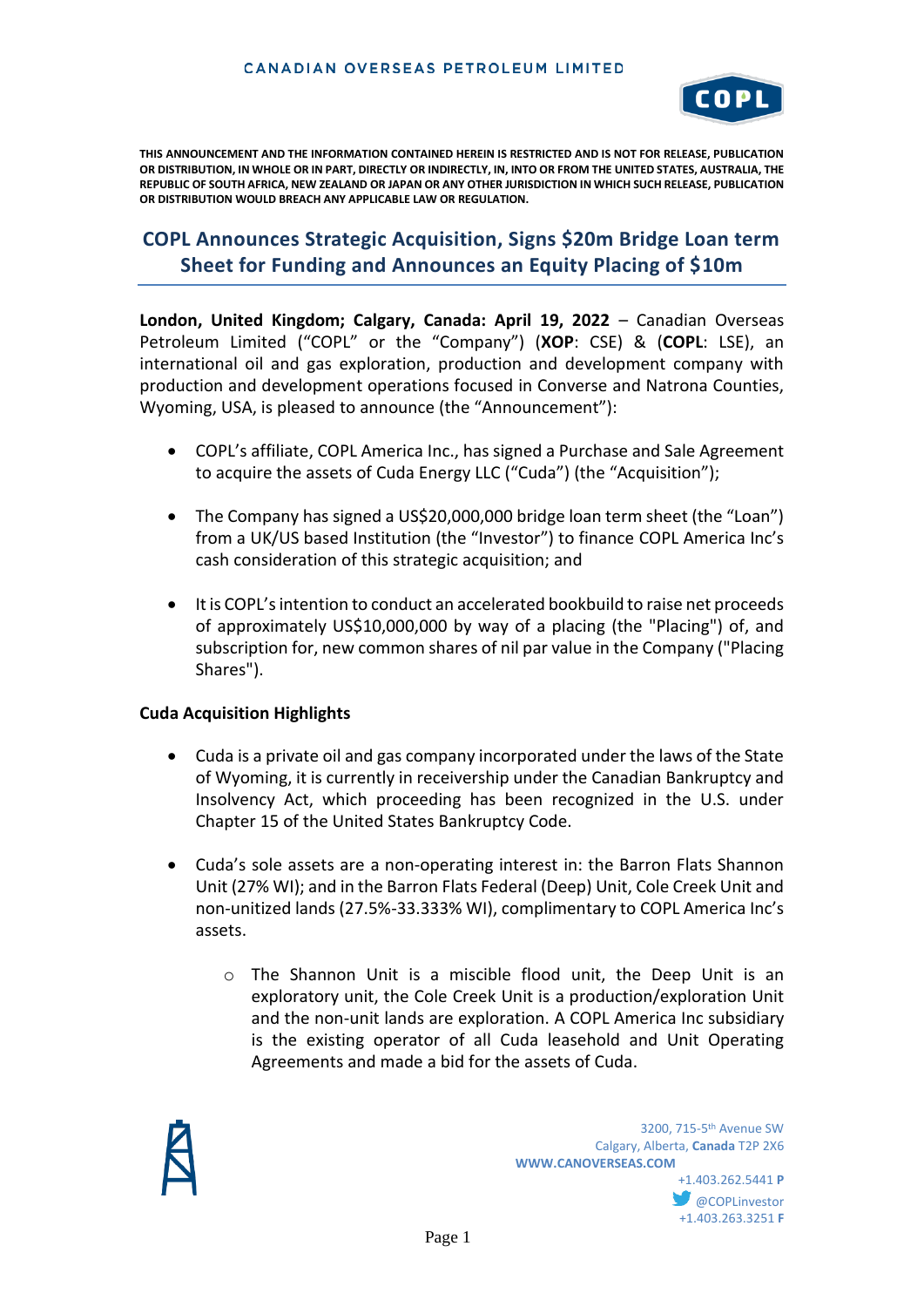- COPL America Inc. submitted bids on the Cuda assets in a sales process mandated by a Receivership Order on Cuda and its affiliates, including its parent, Cuda Oil and Gas Inc, by the Court of Queens Bench of Alberta Canada and a Chapter 15 Recognition Order for Cuda by the United States Bankruptcy Court for the District of Wyoming (the" Courts").
- COPL America Inc. has signed a Purchase and Sale Agreement ("PSA") with the Receiver for Cuda appointed by the Courts. The PSA is subject to the approval of the Courts and as such the Receiver will shortly be filing an Approval and Vesting Order with the Court of Queens Bench of Alberta for a hearing scheduled on April 29, 2022 and a US Sale Recognition Order with the United States Bankruptcy Court District of Wyoming.
- Closing of this Acquisition is expected to occur by the mid of June 2022
- The total consideration for the acquisition is a combination of cash and credit. COPL America Inc will finance the cash component of the acquisition solely with cash provided by the Loan entered into by the Company. The total consideration implies a highly attractive valuation of c. **90%** of the working interest adjusted Atomic Oil and Gas LLC acquisition last year in a currently high oil price environment.
- Adds unhedged production and exposure to the current high oil price environment and approximately doubles COPL's corporate cash flow.
- Increases COPL's 2P reserves by 47% from 125.8 million barrels to 38.2 million barrels. (COPL December 31, 2021 NI-51-101 Reserves)
- Provides significant leverage to COPL increasing the Company's NPV10 (47% working interest adjusted) by USD122,000,000, from <sup>1</sup>USD258,000,000 to USD380,000,000. (COPL December 31, 2021 NI-51-101 Reserves)

*¹ (Note a summary of the Company's Oil and Gas Reserves at December 31, 2021 under National Instrument 51-101 can be found on NI-51-101 Form F2 in the Company's Annual Information Form Dated March 31, 2022 filed by the Company on www.sedar.com)*

# **Proposed Funding Highlights**

COPL has agreed and signed a non-binding Bridge Loan Term Sheet to finance the Cuda acquisition (the "Bridge Loan Funding"). The key terms of the Loan are as follows:

- US\$ 20,000,000 drawdown.
- 12 months maturity ("Maturity Date").



 $3200, 715-5$ <sup>th</sup> Avenue SW Calgary, Alberta, **Canada** T2P 2X6 **WWW.CANOVERSEAS.COM** +1.403.262.5441 **P @COPLinvestor** +1.403.263.3251 **F**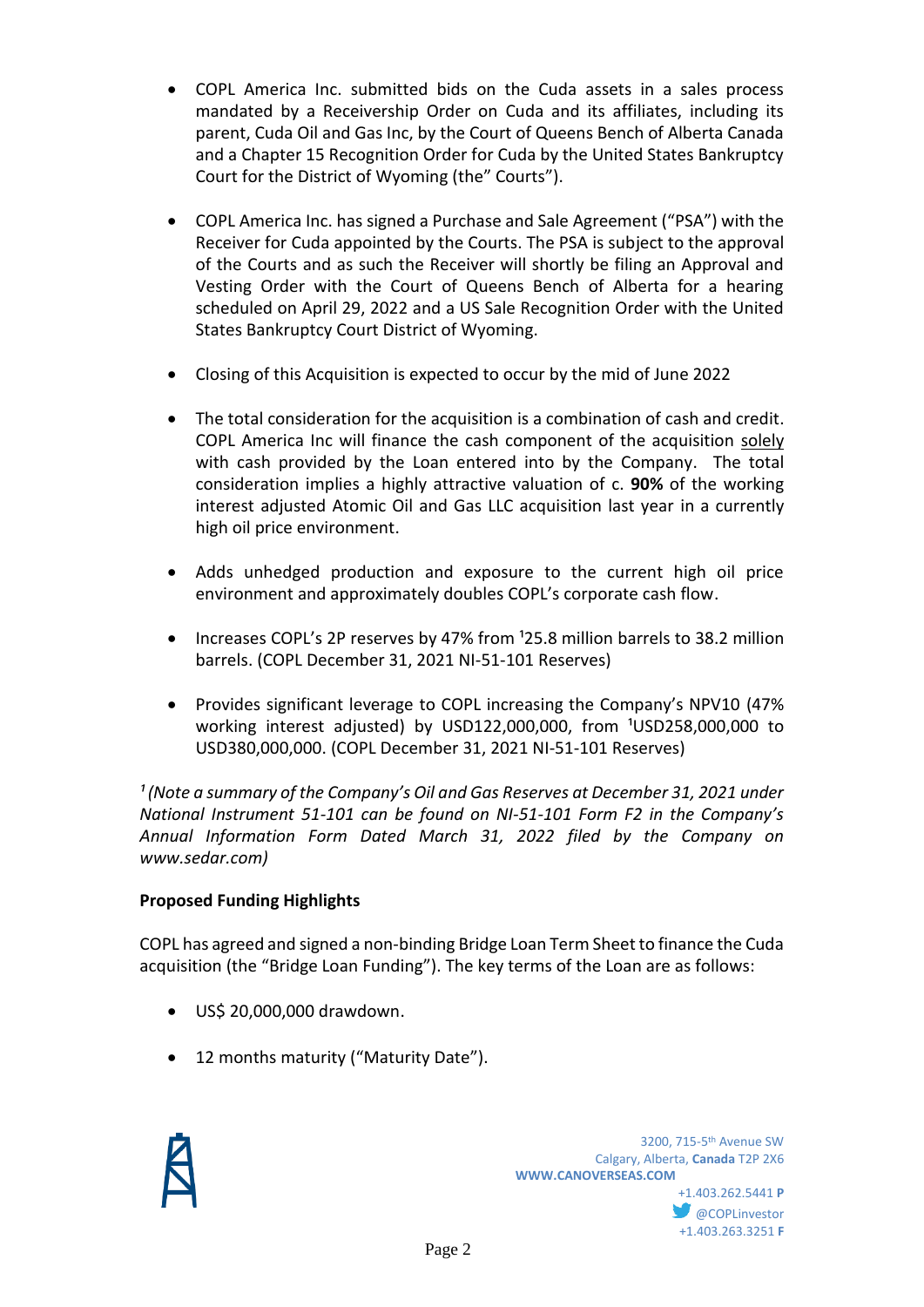- 12.5% interest per annum fixed coupon, payable on the Maturity Date (6 months).
- Convertible at a 25% premium to the placing price of the placing required as a CP for this Loan (the "Convert Price"). Upon the earlier of a default or the sixmonth anniversary of the Note, into the Company's newly-issued ordinary shares at a conversion price equal to 80% of the lowest daily VWAP of the Company's ordinary shares over the 10 trading days immediately preceding each conversion.
- 7% implementation fee deducted from proceeds.
- Two Year common share purchase warrants representing 50% of the Convertible Loan Drawdown will be issued to the Investor, exercisable at the Convert Price.
- Bullet repayment in cash together with outstanding interest on the Maturity Date.
- The Note will be secured by fixed and floating liens on all assets of the Company. COPL America Holding, Inc. will guaranty the Company's obligations under the Note, subject to the Investor and the Company's existing senior lender entering into mutually acceptable inter-creditor arrangements.
- Drawdown is conditional on entering into definitive documentation and customary closing conditions including, completion of due diligence, requisite approvals from COPL America Inc's Senior Lender, which are underway.

# • **Proposed Fundraising Highlights**

- COPL proposed placing of new ordinary shares in the Company to raise net proceeds of approximately US\$10,000,000. The total number of Placing Shares is expected to represent approximately 20% of the Company's existing issued share capital as the date of this Announcement.
- The Placing is conducted through an accelerated book building process (the "Book Build") which will commence immediately following this Announcement in accordance with the terms and conditions set out in the Appendix. The placing price will be determined at the close of the Book Build.
- The Placing include 50% warrants relative to the Placing size at a 20% premium to the Placing Price with 6 months expiry.
- H&P Advisory Limited ("Hannam & Partners") and Tennyson Securities (a trading name of Shard Capital Partners LLP) ("Tennyson Securities") are acting

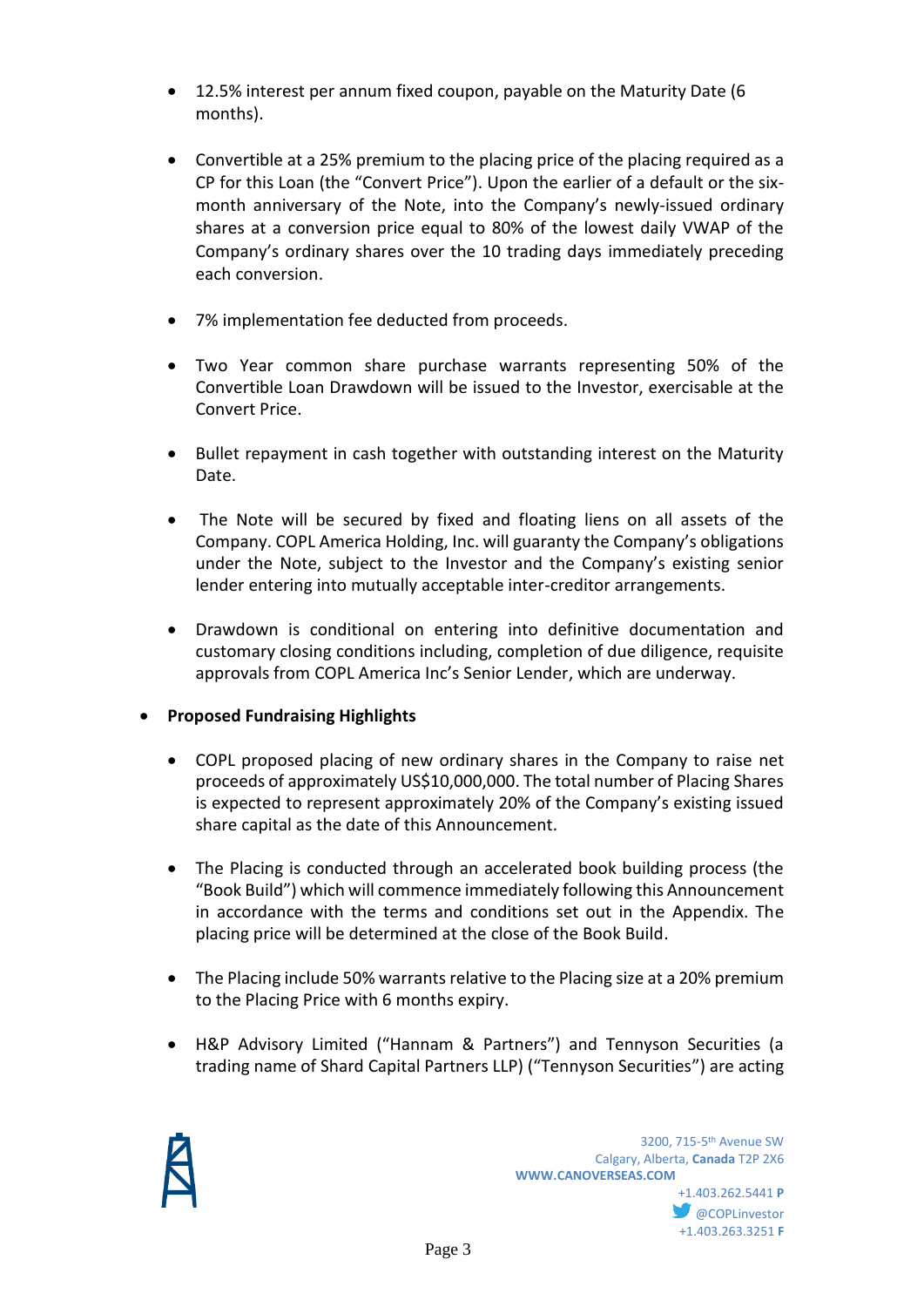as joint bookrunners (the "Bookrunners") in relation to the Placing, Hannam & Partners is acting as the sole financial advisor.

- The Company expects to close the Book Build no later than 10:00am today, but the Bookrunners reserve the right to close the Book Build earlier or later without further notice. Further, pricing and allocations are at the absolute discretion of the Bookrunners and the Company. Details will be announced as soon as partible after the close of the Book Build.
- The net proceeds of the Placing, in conjunction with COPL's other financial resources, are intended to be used for facility upgrades and drilling activities, and for general working capital purposes.

# **Arthur Millholland, President & CEO, commented:**

*"The Cuda acquisition is a significant growth milestone for COPL and a deal we have been in hot pursuit of for some months. We have secured it on attractive and highly accretive terms. We are funding it with a bridge loan. The convertible nature of the bridge loan allows the company to refinance our current credit facility and thus reduce our cost of capital. Over the coming months it is our intention to now pursue attractively priced Reserve Based Lending ('RBL') debt with which to refinance all debt currently supporting and carried by our Wyoming assets (and including the bridge loan if necessary). We remain fortunate to have a strong and supportive equity ownership base. We are taking this opportunity to ensure they can participate in our future expected success and fund the proposed expansionary capex that will be associated with our new and increased ownership in our flagship assets."*

# **About the Company:**

COPL is an international oil and gas exploration, development and production company actively pursuing opportunities in the United States with operations in Converse County Wyoming, and in sub-Saharan Africa through its ShoreCan joint venture company in Nigeria, and independently in other countries.

# **For further information, please contact:**

**Mr. Arthur Millholland, President & CEO Mr. Ryan Gaffney, CFO** Canadian Overseas Petroleum Limited Tel: + 1 (403) 262 5441

**Cathy Hume** CHF Investor Relations Tel: +1 (416) 868 1079 ext. 251



 $3200, 715-5$ <sup>th</sup> Avenue SW Calgary, Alberta, **Canada** T2P 2X6 **WWW.CANOVERSEAS.COM** +1.403.262.5441 **P**

**@COPLinvestor** +1.403.263.3251 **F**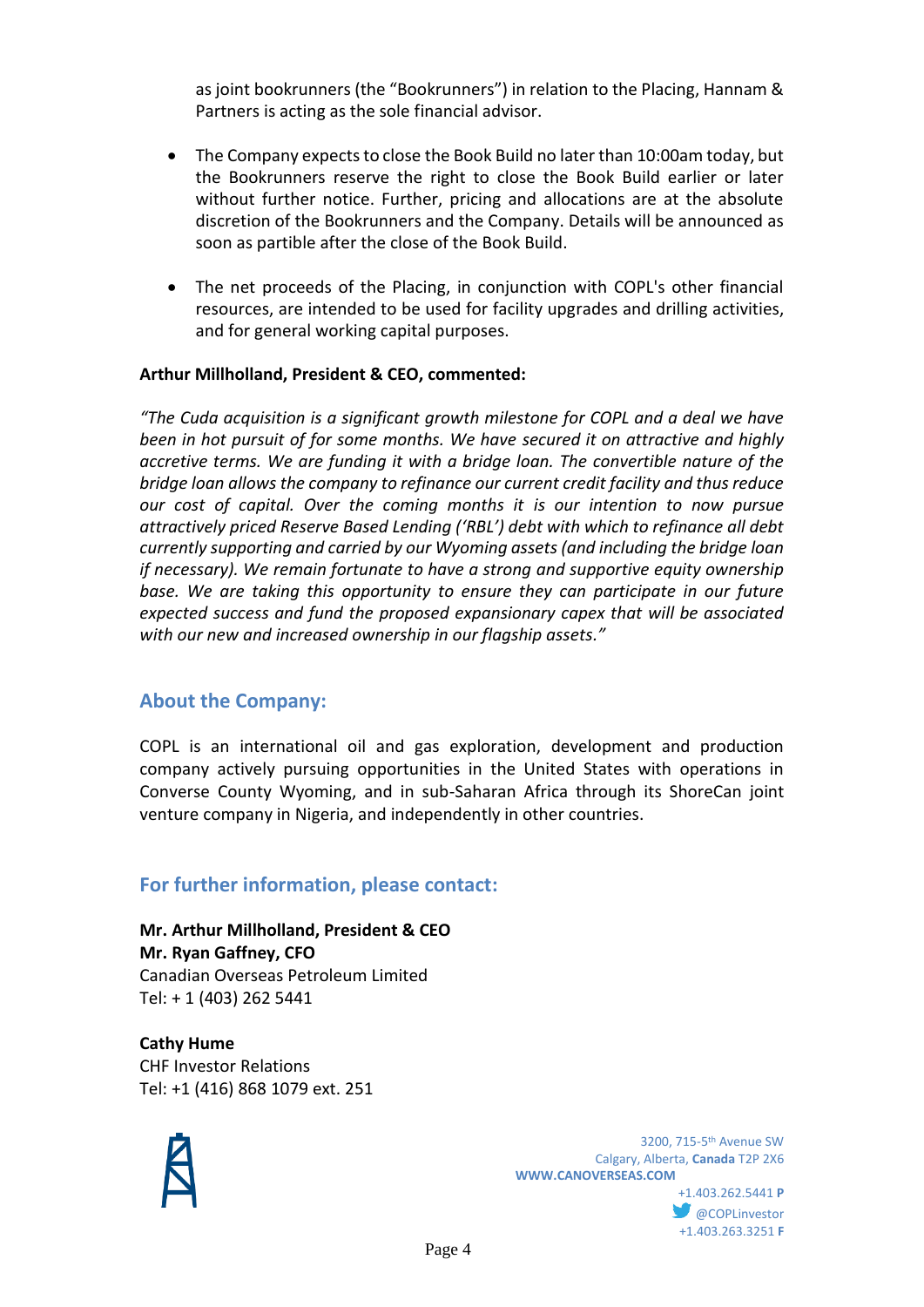Email: cathy@chfir.com

# **Charles Goodwin**

Yellow Jersey PR Limited Tel: +44 (0) 77 4778 8221 Email: copl@yellowjerseypr.com

## **Peter Krens**

Equity Capital Markets, Tennyson Securities Tel: +44 (0) 20 7186 9033

# **Alex Wood & Keith Dowsing**

Joint Broker Alternative Resource Capital AW: +44 (0) 7559 910872 KD: +44 (0) 7559 910873

### **Andrew Chubb / Neil Passmore**

Advisors/Joint Brokers Hannam & Partners +44 (0) 20 7907 8500

### **Tony Loria/Kevin Leonard**

Advisors Eight Capital TL: +1403-268-7433 KL: +1403-268-7428

# The Common Shares are listed under the symbol "XOP" on the CSE and under the symbol "COPL" on the London Stock Exchange.

#### *Market Abuse Regulation disclosure*

*The information contained within this announcement is deemed by the Company to constitute inside information pursuant to Article 7 of EU Regulation 596/2014 as it forms part of UK domestic law by virtue of the European Union (Withdrawal) Act 2018 as amended ("MAR") encompassing information relating to the Placing described above, and is disclosed in accordance with the Company's obligations under Article 17 of MAR. In addition, market soundings (as defined in MAR) were taken in respect of the Placing with the result that certain persons became aware of inside information (as defined in MAR), as permitted by MAR. This inside information is set out in this Announcement. Therefore, upon publication of this announcement, those persons that received such inside information in a market sounding are no longer in possession of such inside information relating to the Company and its securities.*

#### *Caution regarding forward looking statements*

*This news release contains forward-looking statements. The use of any of the words "initial, "scheduled", "can", "will", "prior to", "estimate", "anticipate", "believe", "should", "forecast", "future", "continue", "may", "expect", and similar expressions are intended to identify forward-looking* 

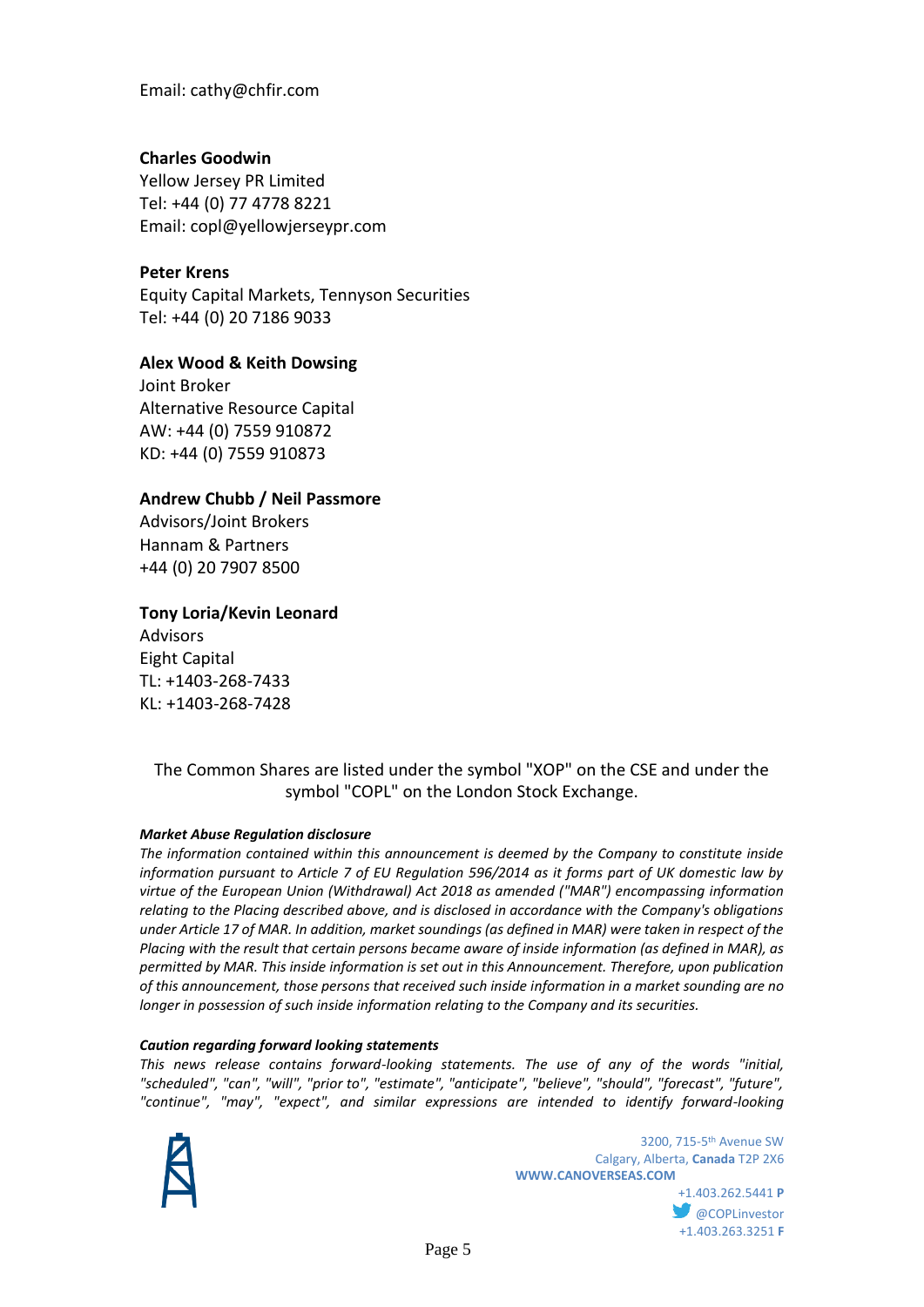*statements. The forward-looking statements contained herein are based on certain key expectations and assumptions made by the Company, including, but not limited to, the ability to raise the necessary funding for operations, delays or changes in plans with respect to exploration or development projects or capital expenditures. Although the Company believes that the expectations and assumptions on which the forward-looking statements are based are reasonable, undue reliance should not be placed on the forward-looking statements since the Company can give no assurance that they will prove to be correct since forward-looking statements address future events and conditions, by their very nature they involve inherent risks and uncertainties most of which are beyond the control of Canadian Overseas Petroleum Ltd. For example, the uncertainty of reserve estimates, the uncertainty that the Bridge Loan Funding will complete the uncertainty of estimates and projections relating to production, cost overruns, health and safety issues, political and environmental risks, commodity price and exchange rate fluctuations, changes in legislation affecting the oil and gas industry could cause actual results to vary materially from those expressed or implied by the forward-looking information. Forward-looking statements contained in this news release are made as of the date hereof and Canadian Overseas Petroleum undertakes no obligation to update publicly or revise any forward-looking statements or information, whether as a result of new information, future events or otherwise, unless so required by applicable securities laws.*

*Hannam & Partners, which is a member of the London Stock Exchange, is authorised and regulated in the United Kingdom by the FCA and is acting as joint broker and sole financial adviser in connection with the Placing. Tennyson Securities, which is a member of the London Stock Exchange, is authorised and regulated in the United Kingdom by the FCA and is acting as joint broker in connection with the Placing. Each of Hannam & Partners and Tennyson Securities are acting exclusively for the Company in connection with the matters referred to in this announcement and for no-one else and will not be responsible to anyone other than the Company for providing the protections afforded to their respective clients, nor for providing any advice in relation to the contents of this announcement or any transaction, arrangement or matter referred to herein.*

*This announcement has been issued by and is the sole responsibility of the Company. No representation or warranty, express or implied, is or will be made as to, or in relation to, and no responsibility or liability is or will be accepted by either Hannam & Partners (apart from the responsibilities or liabilities that may be imposed by the Financial Services and Markets Act 2000, or the regulatory regime established thereunder) or the Company or by any of their respective*

*affiliates or agents as to, or in relation to, the accuracy or completeness of this announcement or any other written or oral information made available to or publicly available to any interested party or its advisers, and any liability therefore is expressly disclaimed.*



 $3200, 715-5$ <sup>th</sup> Avenue SW Calgary, Alberta, **Canada** T2P 2X6 **WWW.CANOVERSEAS.COM** +1.403.262.5441 **P @COPLinvestor** 

+1.403.263.3251 **F**

Page 6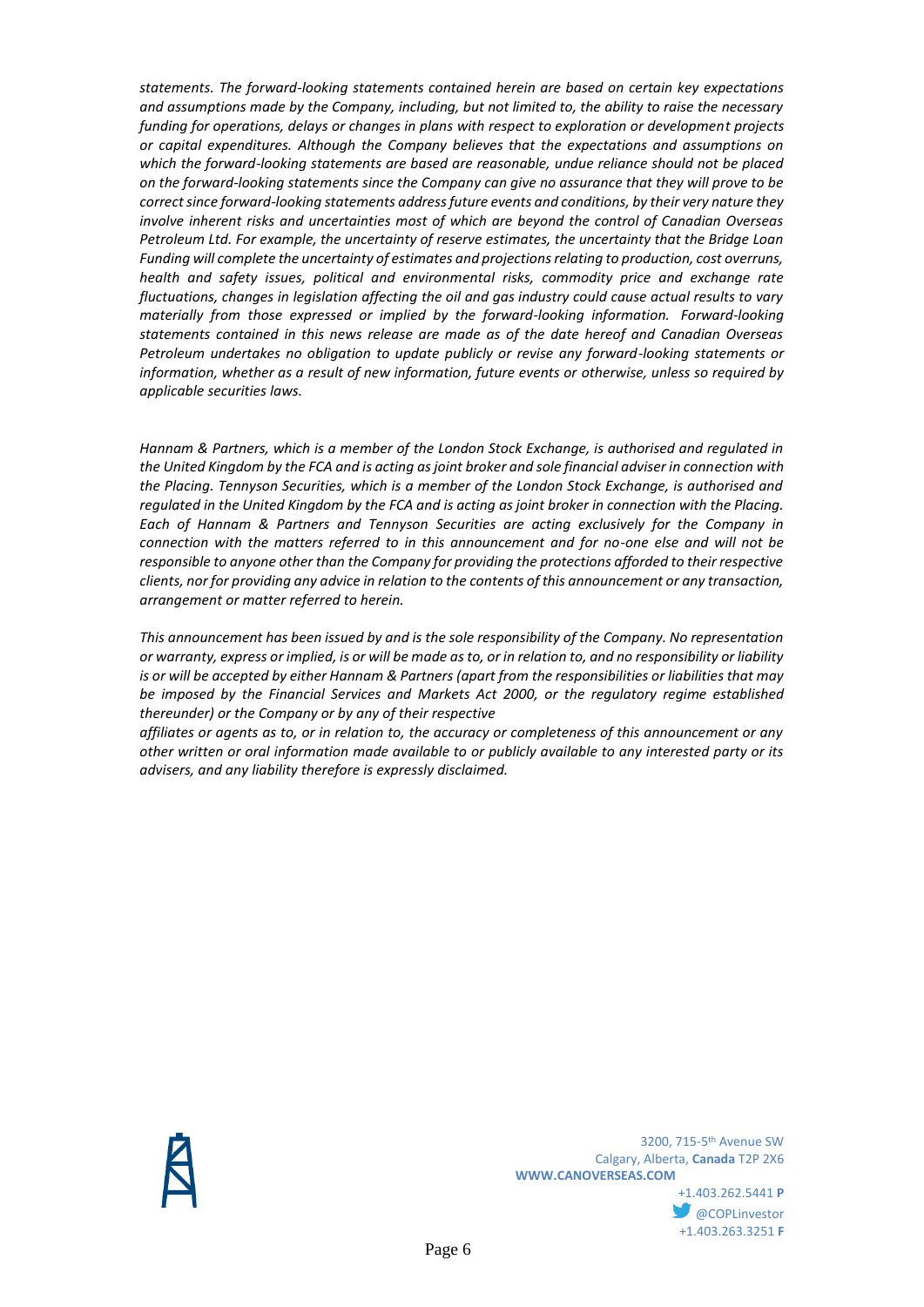#### **APPENDIX 1 TERMS AND CONDITIONS OF THE BOOKBUILD**

**IMPORTANT INFORMATION ON THE BOOKBUILD FOR INVITED PLACEES ONLY.**

**MEMBERS OF THE PUBLIC ARE NOT ELIGIBLE TO TAKE PART IN THE PLACING. THIS ANNOUNCEMENT AND THE TERMS AND CONDITIONS SET OUT IN THIS APPENDIX ARE DIRECTED ONLY AT: (A) PERSONS IN MEMBER STATES OF THE EUROPEAN ECONOMIC AREA ("EEA") WHO ARE QUALIFIED INVESTORS WITHIN THE MEANING OF ARTICLE 2(E) OF THE EU PROSPECTUS REGULATION (WHICH MEANS REGULATION 2017/1129, AS AMENDED FROM TIME TO TIME) (THE "PROSPECTUS REGULATION") ("QUALIFIED INVESTORS"); AND (B) IN THE UNITED KINGDOM, PERSONS WHO: (I) FALL WITHIN THE DEFINITION OF "QUALIFIED INVESTORS" OF THE PROSPECTUS REGULATION, AS IT FORMS PART OF UK DOMESTIC LAW BY VIRTUE OF THE EUROPEAN UNION (WITHDRAWAL) ACT 2018 (AS AMENDED) ("EUWA AND OTHER IMPLEMENTING MEASURES") ("UK PROSPECTUS REGULATION") (SUCH PERSONS IN (A) AND (B) (I) BEING "QUALIFIED INVESTORS"); and (II) QUALIFIED INVESTORS WHO ARE PERSONS WHO (I) HAVE PROFESSIONAL EXPERIENCE IN MATTERS RELATING TO INVESTMENTS FALLING WITHIN ARTICLE 19(1) OF THE FINANCIAL SERVICES AND MARKETS ACT 2000 (FINANCIAL PROMOTION) ORDER 2005 (THE "ORDER"); (II) ARE PERSONS FALLING WITHIN ARTICLE 49(2)(A) TO (D) ("HIGH NET WORTH COMPANIES, UNINCORPORATED ASSOCIATIONS, ETC") OF THE ORDER; OR (III) ARE PERSONS TO WHOM IT MAY OTHERWISE BE LAWFULLY COMMUNICATED (ALL SUCH PERSONS TOGETHER BEING REFERRED TO AS "RELEVANT PERSONS"). THIS ANNOUNCEMENT AND THE TERMS AND CONDITIONS SET OUT HEREIN MUST NOT BE ACTED ON OR RELIED ON BY PERSONS WHO ARE NOT RELEVANT PERSONS. PERSONS DISTRIBUTING THIS ANNOUNCEMENT MUST SATISFY THEMSELVES THAT IT IS LAWFUL TO DO SO. ANY INVESTMENT OR INVESTMENT ACTIVITY TO WHICH THIS APPENDIX AND THE TERMS AND CONDITIONS SET OUT HEREIN RELATE IS AVAILABLE ONLY TO RELEVANT PERSONS AND WILL BE ENGAGED IN ONLY WITH RELEVANT PERSONS. THIS APPENDIX DOES NOT ITSELF CONSTITUTE AN OFFER FOR SALE OR SUBSCRIPTION OF ANY SECURITIES IN THE COMPANY.**

**THIS ANNOUNCEMENT IS NOT FOR PUBLICATION OR DISTRIBUTION, DIRECTLY OR INDIRECTLY, IN OR INTO THE UNITED STATES OF AMERICA. THE SECURITIES MENTIONED HEREIN HAVE NOT BEEN AND WILL NOT BE REGISTERED UNDER THE US SECURITIES ACT OF 1933, AS AMENDED (THE "SECURITIES ACT") OR UNDER ANY SECURITIES LAWS OF ANY STATE OR OTHER JURISDICTION OF THE UNITED STATES AND MAY NOT BE OFFERED, SOLD, RESOLD, TRANSFERRED OR DELIVERED, DIRECTLY OR INDIRECTLY, IN OR INTO THE UNITED STATES EXCEPT PURSUANT TO AN APPLICABLE EXEMPTION FROM, OR IN A TRANSACTION NOT SUBJECT TO, THE REGISTRATION REQUIREMENTS OF THE SECURITIES ACT AND IN COMPLIANCE WITH THE SECURITIES LAWS OF ANY STATE OR OTHER JURISDICTION OF THE UNITED STATES. THERE WILL BE NO PUBLIC OFFER OF THE SECURITIES MENTIONED HEREIN IN THE UNITED STATES.**

**THE SECURITIES MENTIONED HEREIN HAVE NOT BEEN AND WILL NOT BE APPROVED OR DISAPPROVED BY THE US SECURITIES AND EXCHANGE COMMISSION (THE "SEC"), ANY STATE SECURITIES COMMISSION OR ANY OTHER REGULATORY AUTHORITY IN THE UNITED STATES, NOR HAVE ANY OF THE FOREGOING AUTHORITIES PASSED UPON OR ENDORSED THE MERITS OF THE PLACING OR THE ACCURACY OR ADEQUACY OF THIS ANNOUNCEMENT. ANY REPRESENTATION TO THE CONTRARY IS A CRIMINAL OFFENCE IN THE UNITED STATES.**

**THE CONTENT OF THIS ANNOUNCEMENT HAS NOT BEEN APPROVED BY AN AUTHORISED PERSON WITHIN THE MEANING OF THE FINANCIAL SERVICES AND MARKETS ACT 2000 (AS AMENDED). RELIANCE ON THIS ANNOUNCEMENT FOR THE PURPOSE OF ENGAGING IN ANY INVESTMENT ACTIVITY MAY EXPOSE AN INDIVIDUAL TO A SIGNIFICANT RISK OF LOSING ALL OF THE PROPERTY OR OTHER ASSETS INVESTED.** 

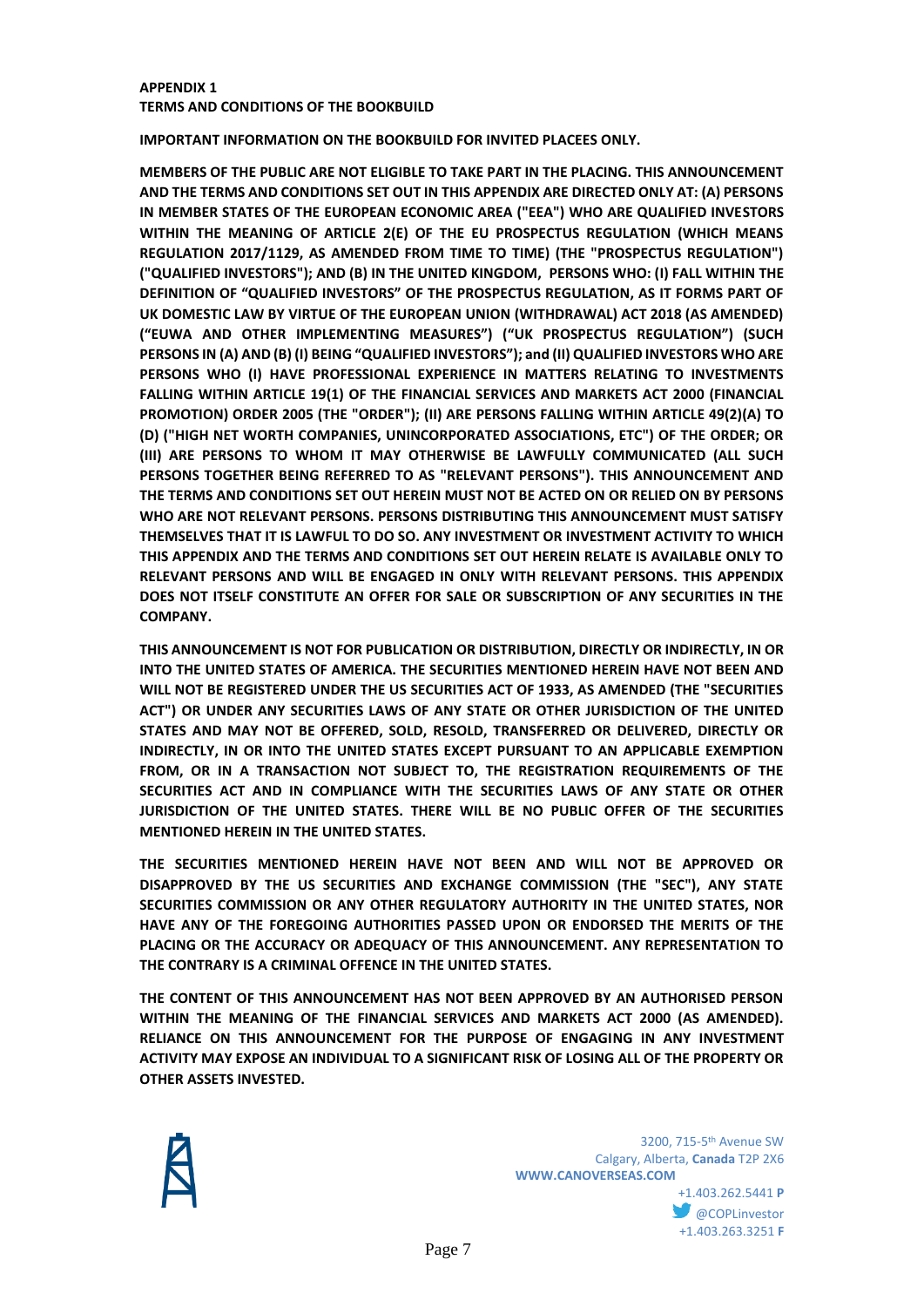**EACH PLACEE SHOULD CONSULT WITH ITS OWN ADVISERS AS TO LEGAL, TAX, BUSINESS AND RELATED ASPECTS OF AN ACQUISITION OF PLACING SHARES.** Unless otherwise defined in these terms and conditions, capitalised terms used in these terms and conditions shall have the meaning given to them in this announcement.

H&P Advisory Limited ("**Hannam & Partners**") and Tennyson Securities (a trading name of Shard Capital Partners LLP) ("**Tennyson Securities**" ) are acting as joint bookrunners (the "**Joint Brokers**") in relation to the Placing.

If a person indicates to either Joint Broker that it wishes to participate in the Placing by making an oral or written offer to acquire Placing Shares (each such person, a "**Placee**") it will be deemed to have read and understood these terms and conditions and the announcement of which they form a part in their entirety and to be making such offer on the terms and conditions, and to be providing the representations, warranties, indemnities, agreements and acknowledgements, contained in these terms and conditions as deemed to be made by Placees.

In particular each such Placee represents, warrants and acknowledges that:

- (a) it is a Relevant Person and undertakes that it will acquire, hold, manage or dispose of any Placing Shares that are allocated to it for the purposes of its business;
- (b) it is and, at the time the Placing Shares are acquired, will be outside the United States and acquiring the Placing Shares in an "offshore transaction" in accordance with Rule 903 or Rule 904 of Regulation S under the Securities Act ("**Regulation S**") and it is acquiring beneficial interests in the Placing Shares for its own account; if acquiring the Shares for the account of one or more other persons, it has full power and authority to make the representations, warranties, agreements, undertakings, and acknowledgements herein on behalf of each such person; and
- (c) if it is a financial intermediary, as that term is used in the Prospectus Regulation or the UK Prospectus Regulation, any Placing Shares acquired by it in the Placing will not be acquired on a non-discretionary basis on behalf of, nor will they be acquired with a view to their offer or resale to, persons in circumstances which may give rise to an offer of securities to the public other than an offer or resale to Qualified Investors in the United Kingdom or a member state of the EEA, or in circumstances in which the prior consent of the Joint Brokers has been given to each such proposed offer or resale.

This announcement, including this Appendix, does not constitute an offer to sell, or a solicitation of an offer to buy, securities in the United States. Securities may not be offered or sold in the United States absent (i) registration under the Securities Act or (ii) an available exemption from, or in a transaction not subject to, registration under the Securities Act. The securities mentioned herein have not been, and will not be, registered under the Securities Act. The Placing Shares are being offered and sold outside the United States in "offshore transactions" in accordance with Regulation S. There will be no public offering of the securities in the United States.

The distribution of these terms and conditions and the offer and/or placing of Placing Shares in certain other jurisdictions may be restricted by law. No action has been taken by the Joint Brokers or the Company that would permit an offer of the Placing Shares or possession or distribution of these terms and conditions or any other offering or publicity material relating to the Placing Shares in any jurisdiction where action for that purpose is required, save as mentioned above. Persons into whose possession these terms and conditions come are required by the Joint Brokers and the Company to

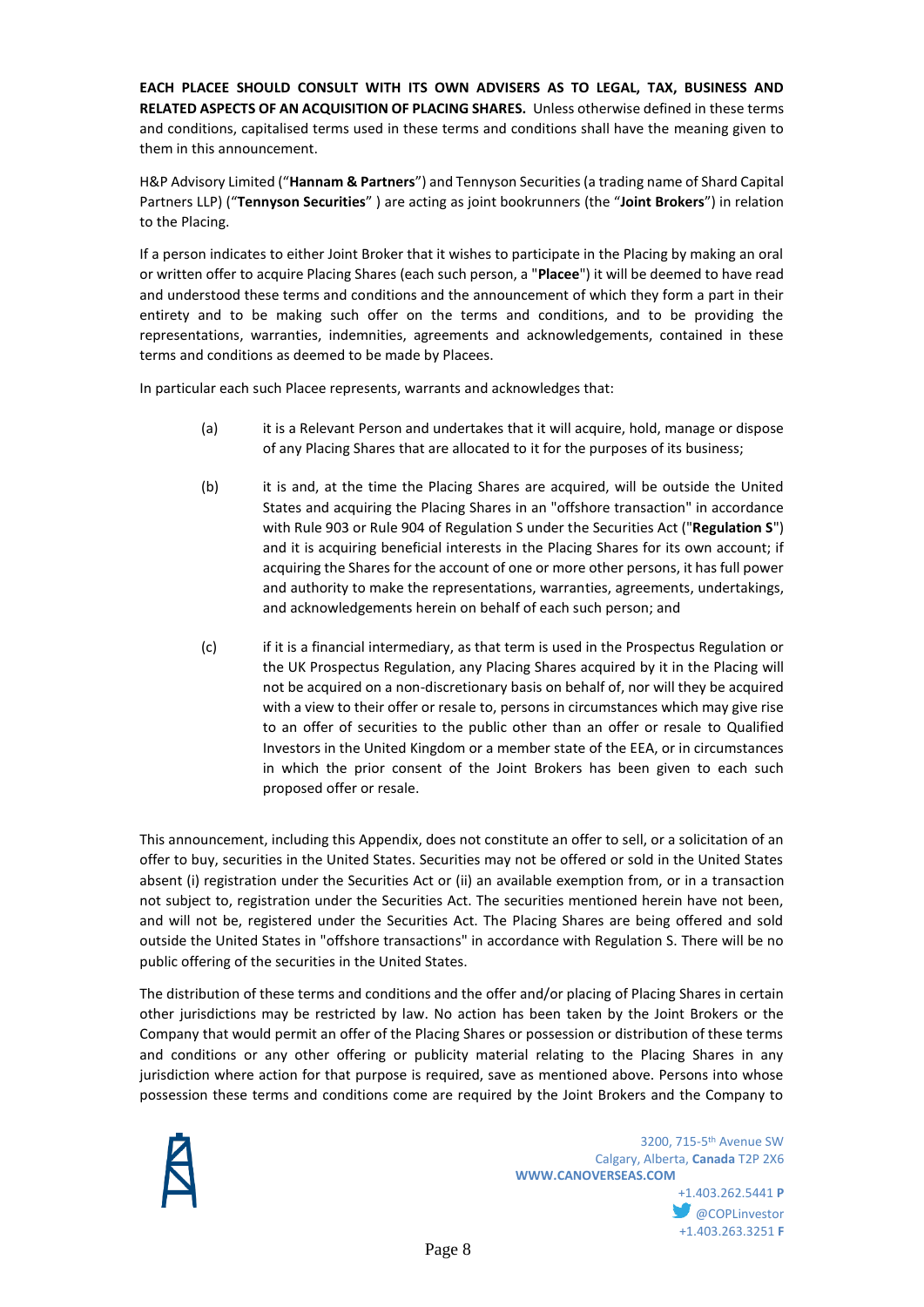inform themselves about and to observe any such restrictions.

Each Placee's commitment will be made solely on the basis of the information set out in this announcement and the pricing information expected to be made available to Placees on or around 12:00am on 19 April 2022. Each Placee, by participating in the Placing, agrees that it has neither received nor relied on any other information, representation, warranty or statement made by or on behalf of a Joint Broker or the Company and none of the Joint Brokers, the Company, nor any person acting on such person's behalf nor any of their respective affiliates has or shall have liability for any Placee's decision to accept this invitation to participate in the Placing based on any other information, representation, warranty or statement. Each Placee acknowledges and agrees that it has relied on its own investigation of the business, financial or other position of the Company in accepting a participation in the Placing. Nothing in this paragraph shall exclude the liability of any person for fraudulent misrepresentation.

No undertaking, representation, warranty or any other assurance, express or implied, is made or given by or on behalf of Hannam & Partners or Tennyson Securities or any of their affiliates, their respective directors, officers, employees, agents, advisers, or any other person, as to the accuracy, completeness, correctness or fairness of the information or opinions contained in this announcement or for any other statement made or purported to be made by any of them, or on behalf of them, in connection with the Company or the Placing and no such person shall have any responsibility or liability for any such information or opinions or for any errors or omissions. Accordingly, save to the extent permitted by law, no liability whatsoever is accepted by Hannam & Partners or Tennyson Securities or any of their directors, officers, employees or affiliates or any other person for any loss howsoever arising, directly or indirectly, from any use of this announcement or such information or opinions contained herein.

All offers of the Placing Shares will be made pursuant to an exemption from the requirement to produce a prospectus.

These terms and conditions do not constitute or form part of, and should not be construed as, any offer or invitation to sell or issue, or any solicitation of any offer to purchase or subscribe for, any Placing Shares or any other securities or an inducement to enter into investment activity, nor shall these terms and conditions (or any part of them), nor the fact of their distribution, form the basis of, or be relied on in connection with, any investment activity. No statement in these terms and conditions is intended to be nor may be construed as a profit forecast and no statement made herein should be interpreted to mean that the Company's profits or earnings per share for any future period will necessarily match or exceed historical published profits or earnings per share of the Company.

#### **Proposed Placing of Common Shares**

Hannam & Partners and Tennyson Securities has today entered into an agreement with Canadian Overseas Petroleum Limited (the "**Placing Agreement**") under which, subject to the conditions set out in that agreement, it has agreed to use its reasonable endeavours to procure subscribers for the Placing Shares at the price per Placing Share to be agreed between the Company and the Joint Brokers at the close of the Bookbuild (the "**Placing Price**") with certain institutional and other investors.

Placees are referred to these terms and conditions and this announcement containing details of, inter alia, the Placing. These terms and conditions and this announcement have been prepared and issued by the Company, and is the sole responsibility of the Company.

The new Common Shares issued under the Placing, when issued and fully paid, will be identical to, and rank pari passu with, the existing Common Shares, including the right to receive all dividends and other distributions declared, made or paid on the existing Common Shares after the Settlement Date, save that they will not be admitted to trading on the standard listing segment of the Official List maintained by the FCA and to the London Stock Exchange's main market for listed securities until the date of

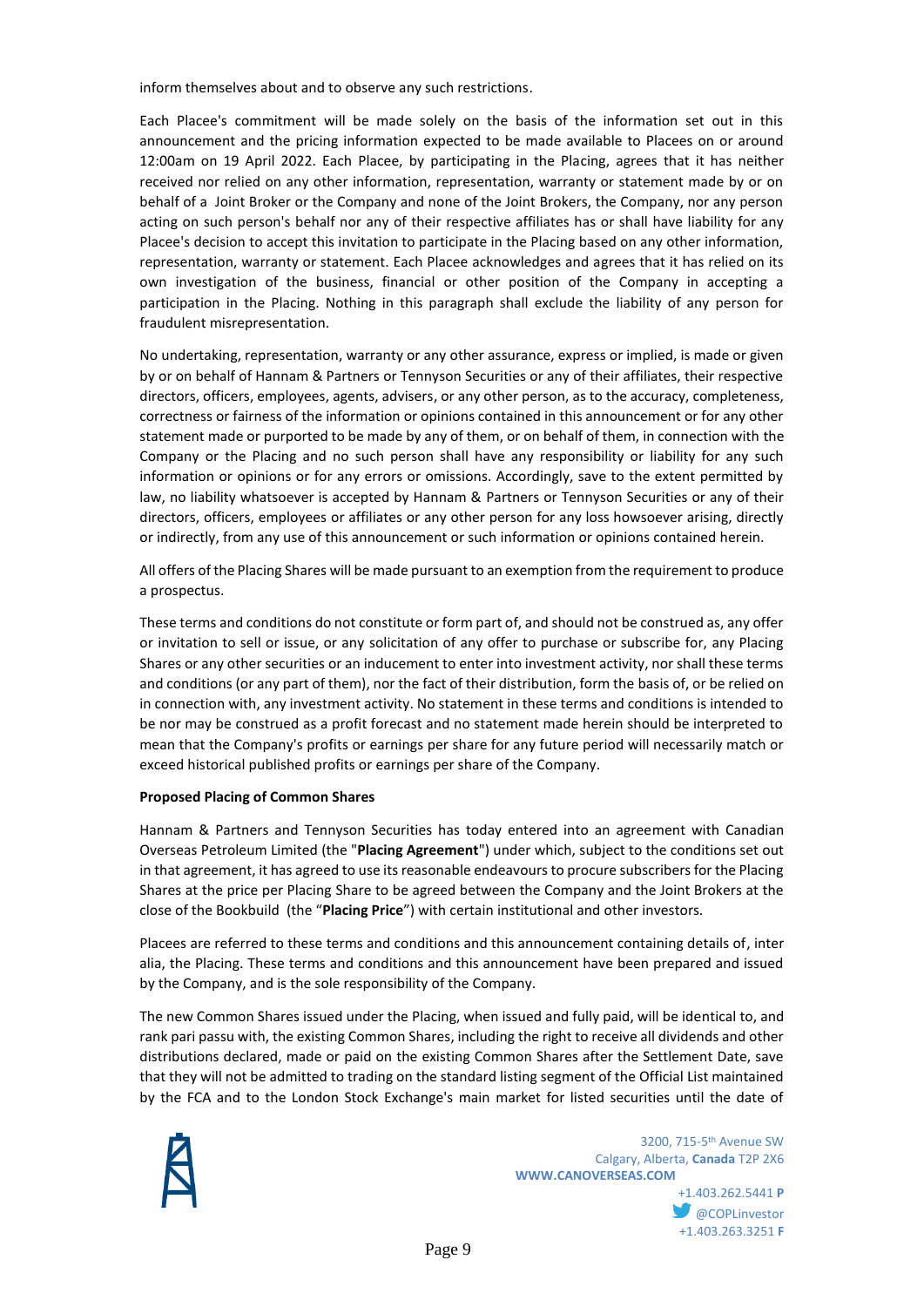#### Admission (as defined below).

Applications will be made to the FCA for the Placing Shares to be admitted to the Official List and to the London Stock Exchange for the Placing Shares to be admitted to trading on the London Stock Exchange's main market for listed securities ("**Admission**") only after the Company has published a new prospectus approved by the FCA in connection with such applications**.** It is expected that a prospectus will be published and Admission will become effective and that dealings in the Placing Shares will commence in late June2022 and in any event within twelve months of settlement.

#### **Bookbuild of the Placing**

Commencing today, the Joint Broker will be conducting the Bookbuild to determine demand for participation in the Placing. The Joint Brokers will seek to procure Placees as agent for the Company as part of this Bookbuild. These terms and conditions give details of the terms and conditions of, and the mechanics of participation in, the Placing.

Principal terms of the Bookbuild

(a) By participating in the Placing, Placees will be deemed to have read and understood this announcement and these terms and conditions in their entirety and to be participating and making an offer for any Placing Shares on these terms and conditions, and to be providing the representations, warranties, indemnities, acknowledgements and undertakings, contained in these terms and conditions.

(b) The Joint Brokers are arranging the Placing as agents of the Company.

(c) Participation in the Placing will only be available to persons who are Relevant Persons and who may lawfully be and are invited to participate by a Joint Broker. The Joint Brokers and their affiliates are entitled to offer to subscribe for Placing Shares as principal in the Bookbuild.

(d) Any offer to subscribe for Placing Shares should state the aggregate number of Placing Shares which the Placee wishes to acquire or the total monetary amount which it wishes to commit to acquire Placing Shares at the Placing Price which is ultimately established by the Company and the Joint Brokers or at a price up to a price limit specified in its bid. The Placing Price will be jointly agreed between the Joint Brokers and the Company following completion of the Bookbuild and will be payable by Placees in respect of the Placing Shares allocated to them.

(e) The Bookbuild is expected to close on 19 April 2022 but may close earlier or later, at the discretion of the Joint Brokers and the Company. The timing of the closing of the books and allocations will be agreed between the Joint Brokers and the Company following completion of the Bookbuild (the "**Allocation Policy**"). The Joint Brokers may, in agreement with the Company, accept offers to subscribe for Placing Shares that are received after the Bookbuild has closed.

(f) An offer to subscribe for Placing Shares in the Bookbuild will be made on the basis of these terms and conditions and will be legally binding on the Placee by which, or on behalf of which, it is made and will not be capable of variation or revocation after the close of the Bookbuild.

(g) Subject to paragraph (e) above, the Joint Brokers reserve the right not to accept an offer to subscribe for Placing Shares, either in whole or in part, on the basis of the Allocation Policy and may scale down any offer to subscribe for Placing Shares for this purpose.

(h) If successful, each Placee's allocation will be confirmed to it by the relevant Joint Broker following the close of the Bookbuild. Oral or written confirmation (at the relevant Joint Broker's discretion) from the relevant Joint Broker to such Placee confirming its allocation will constitute a legally binding commitment upon such Placee, in favour of the relevant Joint Broker and the Company to acquire the number of Placing Shares allocated to it on the terms and conditions set out herein. Each

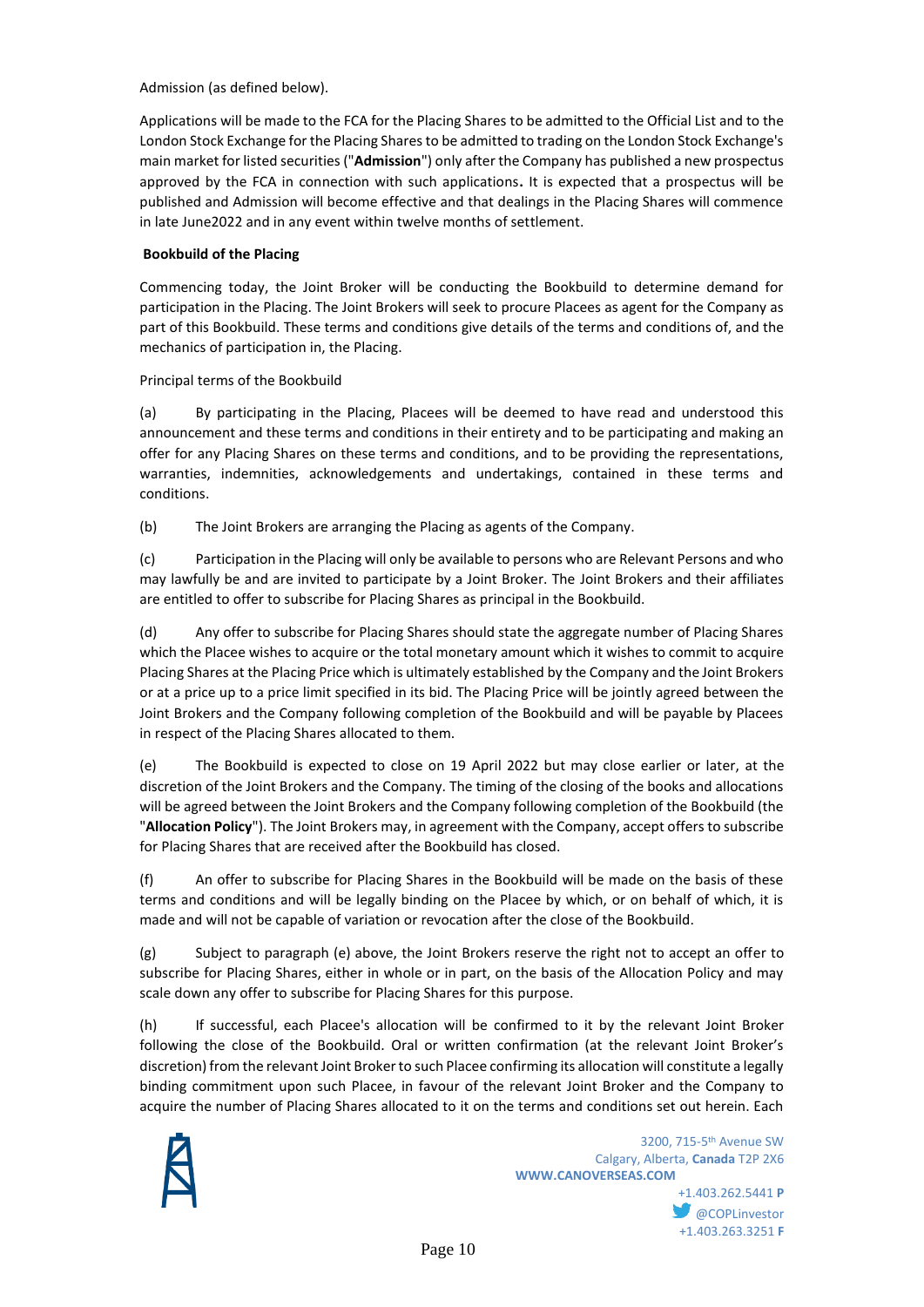Placee will have an immediate, separate, irrevocable and binding obligation, owed to the Company, to pay to the relevant Joint Broker (or as the relevant Joint Broker may direct) as agent for the Company in cleared funds an amount equal to the product of the Placing Price and the number of Placing Shares which such Placee has agreed to acquire.

(i) The Company will make a further announcement following the close of the Bookbuild detailing the Placing Price and the number of Placing Shares to be issued (the "**Placing Results Announcement**"). It is expected that such Placing Results Announcement will be made as soon as practicable after the close of the Bookbuild.

(j) Subject to paragraphs (g) and (h) above, the Joint Brokers reserve the right not to accept bids or to accept bids, either in whole or in part, on the basis of allocations determined at the Joint Brokers' discretion and may scale down any bids as the Joint Brokers may determine, subject to agreement with the Company. The acceptance of bids shall be at the Joint Brokers' absolute discretion, subject to agreement with the Company.

(k) Irrespective of the time at which a Placee's allocation(s) pursuant to the Placing is/are confirmed, settlement for all Placing Shares to be acquired pursuant to the Placing will be required to be made at the time specified, on the basis explained below under the paragraph entitled "Registration and Settlement".

(l) No commissions are payable to Placees in respect of the Placing.

(m) By participating in the Bookbuild, each Placee agrees that its rights and obligations in respect of the Placing will terminate only in the circumstances described below and will not be capable of rescission or termination by the Placee. All obligations under the Placing will be subject to the fulfilment of the conditions referred to below under the paragraphs entitled "Conditions of the Placing" and "Termination of the Placing Agreement".

Each Placee will be deemed to have read and understood these terms and conditions in their entirety, to be participating in the Placing upon the terms and conditions contained in this announcement, and to be providing the representations, warranties, agreements, acknowledgements and undertakings, in each case as contained herein. To the fullest extent permitted by law and applicable Financial Conduct Authority ("**FCA**") rules (the "**FCA Rules**"), neither (i) the Joint Brokers, (ii) any of its directors, officers, employees or consultants, or (iii) to the extent not contained within (i) or (ii), any person connected with the Joint Brokers as defined in the FCA Rules ((i), (ii) and (iii) being together "affiliates" and individually an "affiliate"), shall have any liability to Placees or to any person other than the Company in respect of the Placing.

#### **Conditions of the Placing**

The obligations of the Joint Brokers under the Placing Agreement in respect of the Placing Shares are conditional on, amongst other things, the Company having complied with its obligations under the Placing Agreement (to the extent that such obligations fall to be performed prior to Admission).

If (i) any of the conditions contained in the Placing Agreement in relation to the Placing Shares are not fulfilled or waived by the Joint Brokers by the respective time or date where specified, (ii) any of such conditions becomes incapable of being fulfilled or (iii) the Placing Agreement is terminated in any of the circumstances specified below or as otherwise specified in the Placing Agreement, the Placing will not proceed and the Placee's rights and obligations hereunder in relation to the Placing Shares shall cease and terminate at such time and each Placee agrees that no claim can be made by the Placee in respect thereof.

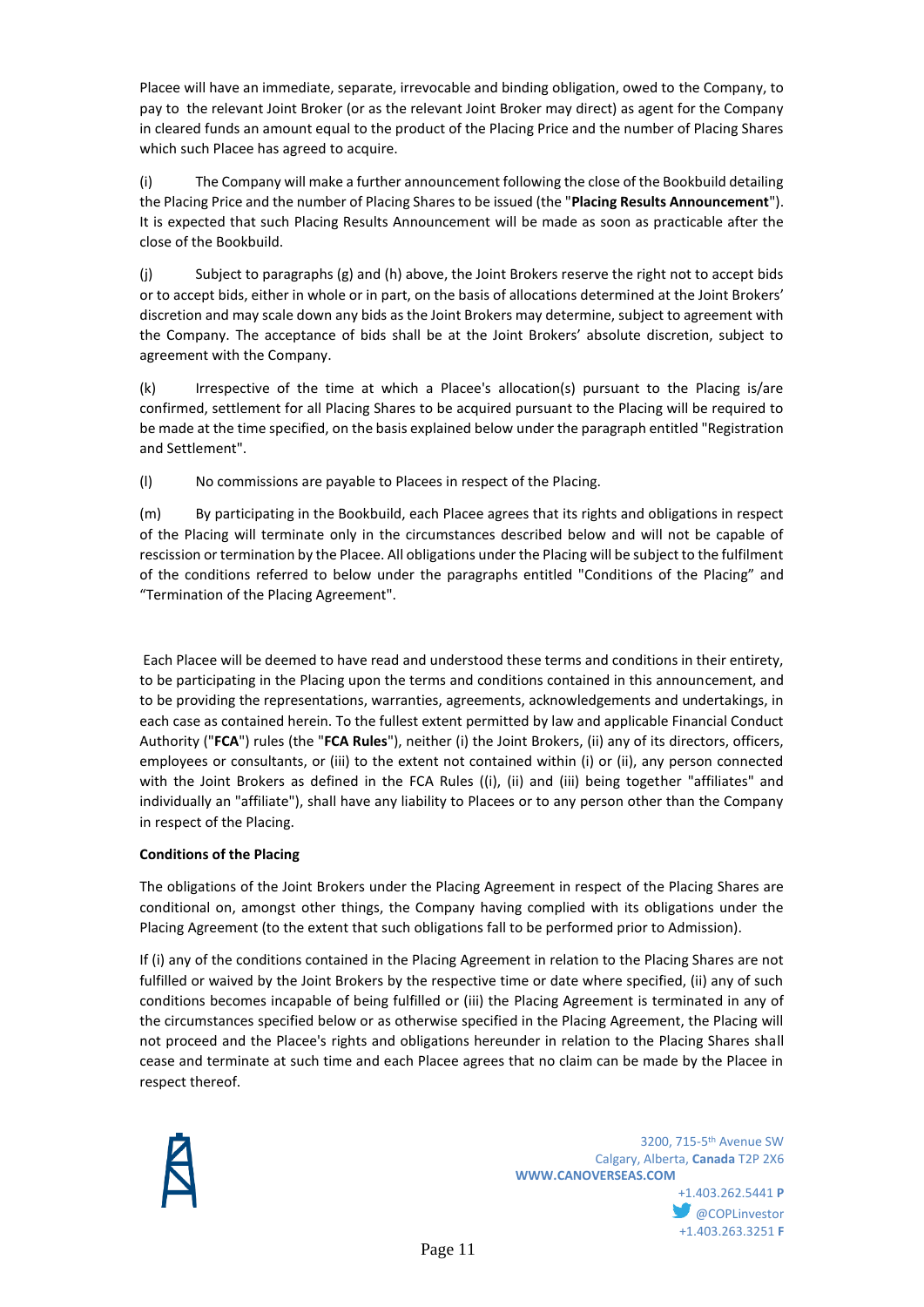The Joint Brokers, at their discretion and upon such terms as it thinks fit, may waive compliance by the Company with the whole or any part of any of the Company's obligations in relation to the conditions in the Placing Agreement. Any such extension or waiver will not affect Placees' commitments as set out in this announcement.

Neither the Joint Brokers nor the Company nor any other person shall have any liability to any Placee (or to any other person whether acting on behalf of a Placee or otherwise) in respect of any decision they may make as to whether or not to waive or to extend the time and/or the date for the satisfaction of any condition to the Placing nor for any decision they may make as to the satisfaction of any condition or in respect of the Placing generally, and by participating in the Placing each Placee agrees that any such decision is within the absolute discretion of the Joint Brokers.

Admission is not a condition to the Placing.

#### **Termination of the Placing Agreement**

The Joint Brokers are entitled at any time before the Settlement Date, to terminate the Placing Agreement in relation to its obligations in respect of the Placing Shares by giving notice to the Company if, amongst other things:

- (a) the Company fails, in any material respect, to comply with any of its obligations under the Placing Agreement; or
- (b) it comes to the notice of the Joint Brokers that any statement contained in this announcement was untrue, incorrect or misleading at the date of this announcement or has become untrue, incorrect or misleading in each case in any respect which the Joint Brokers reasonably considers to be material in the context of the Placing or that any matter which the Joint Brokers reasonably considers to be material in the context of the Placing has arisen which would, if the Placing were made at that time, constitute a material omission therefrom; or
- (c) any of the warranties given by the Company in the Placing Agreement has ceased to be true and accurate in any respect which the Joint Brokers reasonably considers to be material in the context of the Placing by reference to the facts subsisting at the time when notice to terminate is given; or
- (d) there happens, develops or comes into effect: i) a general moratorium on commercial banking activities in London declared by the relevant authorities or a material disruption in commercial banking or securities settlement or clearance services in the United Kingdom; or ii) the outbreak or escalation of hostilities or acts of terrorism involving the United Kingdom or the declaration by the United Kingdom of a national emergency or war; or iii) any other crisis of international or national effect or any change in any currency exchange rates or controls or in any financial, political, economic or market conditions or in market sentiment which, in any such case, in the reasonable opinion of the Joint Brokers is materially adverse.

#### **Placing Procedure**

Placees shall acquire the Placing Shares to be issued pursuant to the Placing and any allocation of the Placing Shares to be issued pursuant to the Placing will be notified to them on or around 19 April 2022 (or such other time and/or date as the Company and the Joint Brokers may agree).

Payment in full for any Placing Shares so allocated in respect of the Placing at the Placing Price must be



**@COPLinvestor** +1.403.263.3251 **F**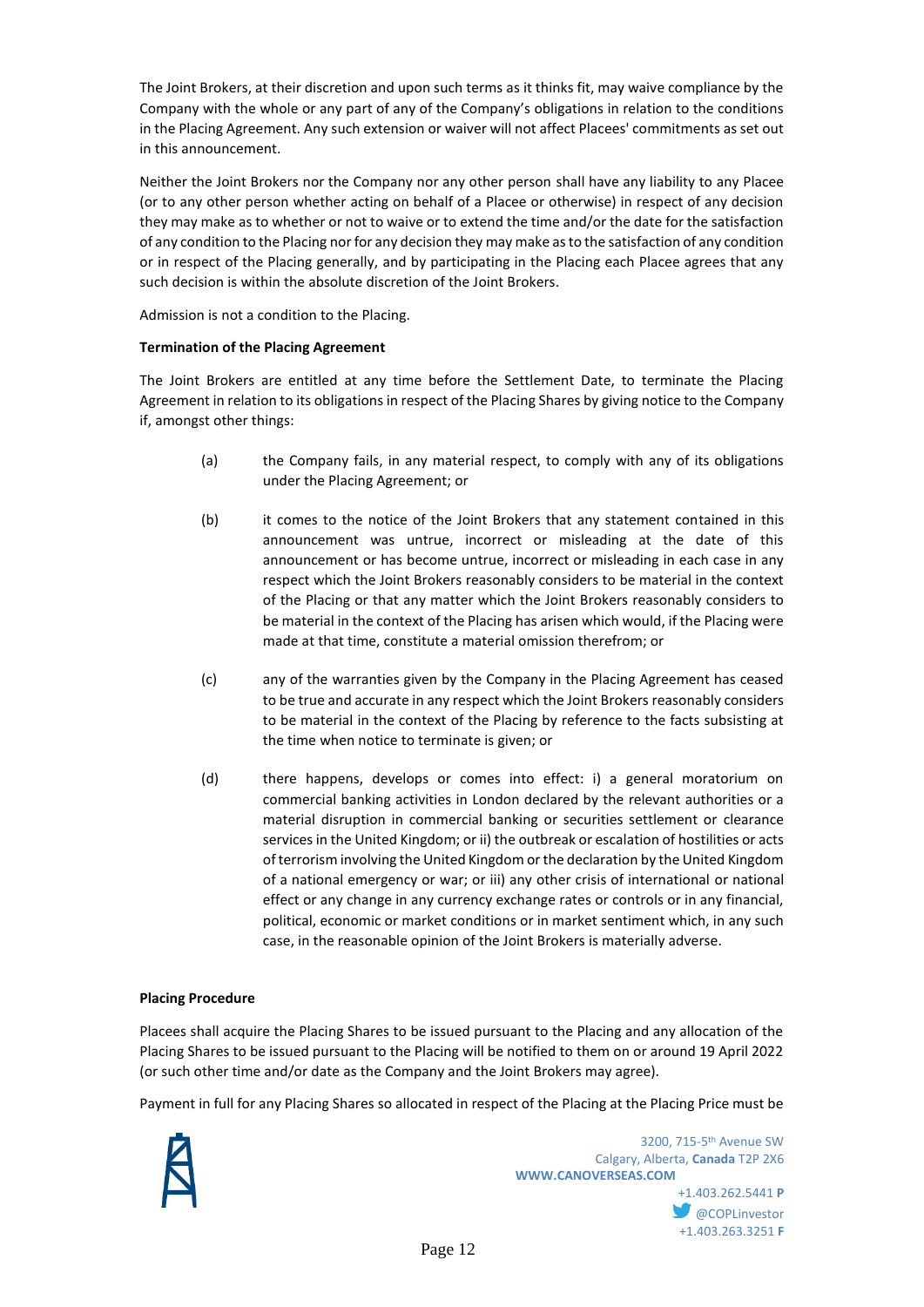made by no later than 22 April 2022 (or such other date as shall be notified to each Placee by the Joint Brokers). A Joint Broker or the Company will notify Placees if any of the dates in these terms and conditions should change.

#### **Registration and Settlement**

Settlement of transactions in the Placing Shares will take place through depositary interests ("DIs") within the CREST system, subject to certain exceptions. The Joint Brokers and the Company reserve the right to require settlement for, and delivery of, the Placing Shares to Placees by such other means that they deem necessary if delivery or settlement is not possible within the CREST system within the timetable set out in this announcement or would not be consistent with the regulatory requirements in the Placee's jurisdiction. Each Placee will be deemed to agree that it will do all things necessary to ensure that delivery and payment is completed in accordance with either the standing CREST or certificated settlement instructions which they have in place with the Joint Brokers.

Settlement for the Placing will be on a T+2 and delivery versus payment basis and settlement is expected to take place on or around 22 April 2022 ("**Settlement Date**"). Interest is chargeable daily on payments to the extent that value is received after the due date from Placees at the rate of 2 percentage points above prevailing LIBOR. Each Placee is deemed to agree that if it does not comply with these obligations, the Joint Brokers may sell any or all of the Placing Shares allocated to it on its behalf and retain from the proceeds, for its own account and benefit, an amount equal to the aggregate amount owed by the Placee plus any interest due. By communicating a bid for Placing Shares, each Placee confers on the Joint Brokers all such authorities and powers necessary to carry out any such sale and agrees to ratify and confirm all actions which the Joint Brokers lawfully take in pursuance of such sale. The relevant Placee will, however, remain liable for any shortfall below the aggregate amount owed by it and may be required to bear any stamp duty or stamp duty reserve tax (together with any interest or penalties) which may arise upon any transaction in the Placing Shares on such Placee's behalf.

#### **Acceptance**

By participating in the Placing, a Placee (and any person acting on such Placee's behalf) irrevocably acknowledges, confirms, undertakes, represents, warrants and agrees (as the case may be) with the Joint Brokers and the Company, the following:

- 1. in consideration of its allocation of a placing participation, to subscribe at the Placing Price for any Placing Shares comprised in its allocation for which it is required to subscribe pursuant to these terms and conditions;
- 2. it has read and understood this announcement (including these terms and conditions) in its entirety and that it has neither received nor relied on any information given or any investigations, representations, warranties or statements made at any time by any person in connection with the Placing, the Company, the Placing Shares (or Admission), or otherwise, other than the information contained in this announcement (including these terms and conditions), that in accepting the offer of its placing participation it will be relying solely on the information contained in this announcement (including these terms and conditions) and undertakes not to redistribute or duplicate such documents;
- 3. its oral or written commitment will be made solely on the basis of the information set out in this announcement and the information publicly announced to a Regulatory Information Service by or on behalf of the Company on the date of this announcement, such information being all that such Placee deems necessary or appropriate and sufficient to make an investment decision in respect of the Placing Shares and that it has neither received nor relied on any other information given, or representations or warranties or

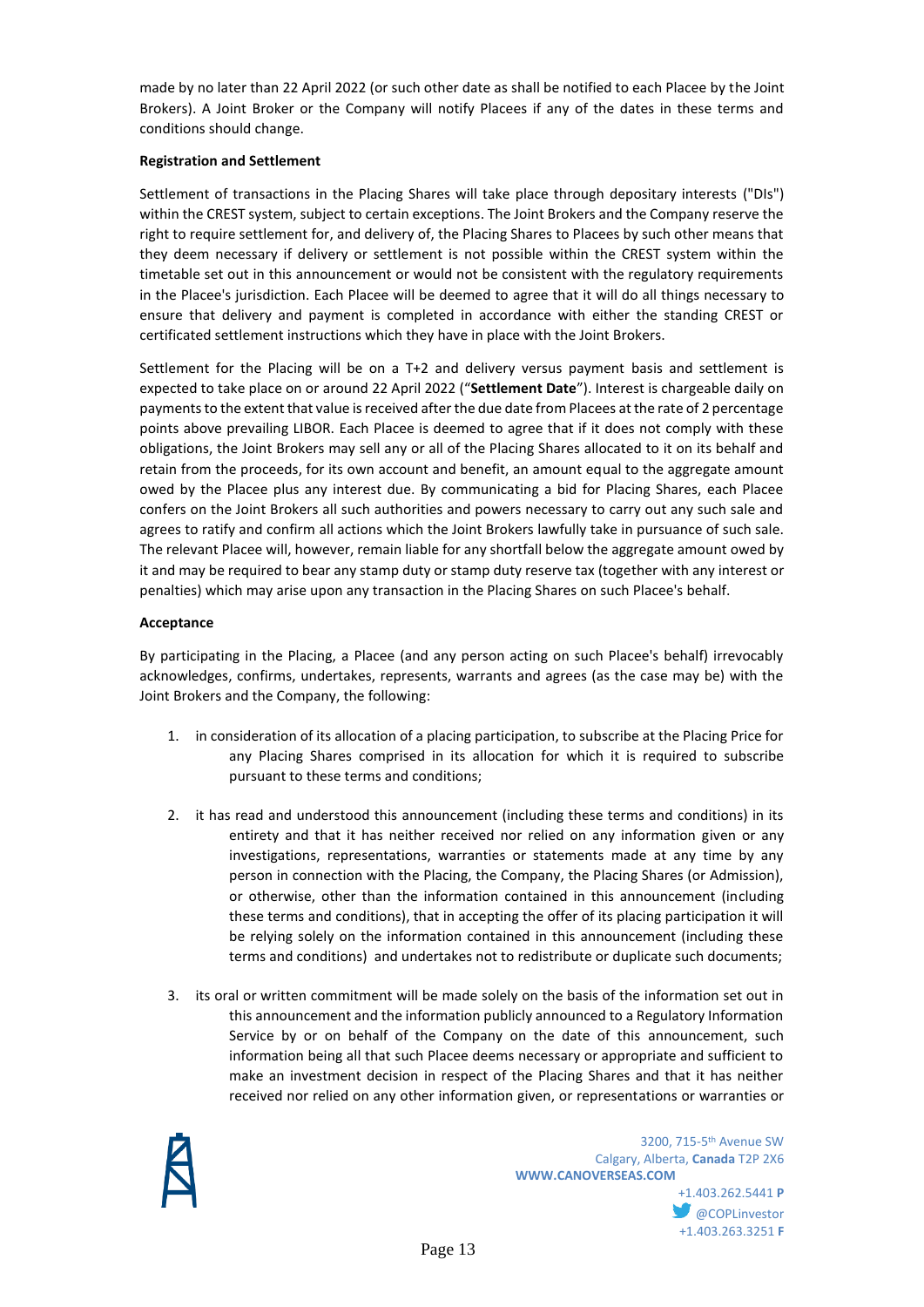statements made, by the Joint Brokers or the Company nor any of their respective affiliates and neither the Joint Brokers nor the Company will be liable for any Placee's decision to participate in the Placing based on any other information, representation, warranty or statement;

- 4. the content of this announcement and these terms and conditions are exclusively the responsibility of the Company and agrees that neither the Joint Brokers nor any of its affiliates nor any person acting on behalf of any of them will be responsible for or shall have liability for any information, representation or statements contained therein or any information previously published by or on behalf of the Company, and neither the Joint Brokers nor the Company, nor any of their respective affiliates or any person acting on behalf of any such person will be responsible or liable for a Placee's decision to accept its placing participation;
- 5. (i) it has not relied on, and will not rely on, any information relating to the Company contained or which may be contained in any research report or investor presentation prepared or which may be prepared by the Joint Brokers or any of their affiliates; (ii) none of the Joint Brokers, their affiliates or any person acting on behalf of any of such persons has or shall have any responsibility or liability for public information relating to the Company; (iii) none of the Joint Brokers, their affiliates or any person acting on behalf of any of such persons has or shall have any responsibility or liability for any additional information that has otherwise been made available to it, whether at the date of publication of such information, the date of these terms and conditions or otherwise; and that (iv) none of the Joint Brokers, their affiliates or any person acting on behalf of any of such persons makes any representation or warranty, express or implied, as to the truth, accuracy or completeness of any such information referred to in (i) to (iii) above, whether at the date of publication of such information, the date of this announcement or otherwise;
- 6. it has made its own assessment of the Company and has relied on its own investigation of the business, financial or other position of the Company in deciding to participate in the Placing, and has satisfied itself concerning the relevant tax, legal, currency and other economic considerations relevant to its decision to participate in the Placing;
- 7. it is acting as principal only in respect of the Placing or, if it is acting for any other person (i) it is duly authorised to do so and has full power to make the acknowledgments, representations and agreements herein on behalf of each such person, (ii) it is and will remain liable to the Company and the Joint Brokers for the performance of all its obligations as a Placee in respect of the Placing (regardless of the fact that it is acting for another person), (iii) if it is in the United Kingdom, it is a person (a) who has professional experience in matters relating to investments and who falls within the definition of "investment professionals" in Article 19(5) of the Order or who falls within Article 49(2) of the Order, and (b) is a "qualified investor" as defined in section 86 of the FSMA, (iv) if it is in a member state of the EEA, it is a "qualified investor" within the meaning of Article  $2(F)$  of the Prospectus Regulation and (v) if it is a financial intermediary, as that term is used in the Prospectus Regulation or UK Prospectus Regulation, the Placing Shares subscribed by it in the Placing are not being acquired on a nondiscretionary basis for, or on behalf of, nor will they be acquired with a view to their offer or resale to persons in a member state of the EEA or the United Kingdom in circumstances which may give rise to an offer of shares to the public, other than their offer or resale to qualified investors within the meaning of the Prospectus Regulation or UK Prospectus Regulation;

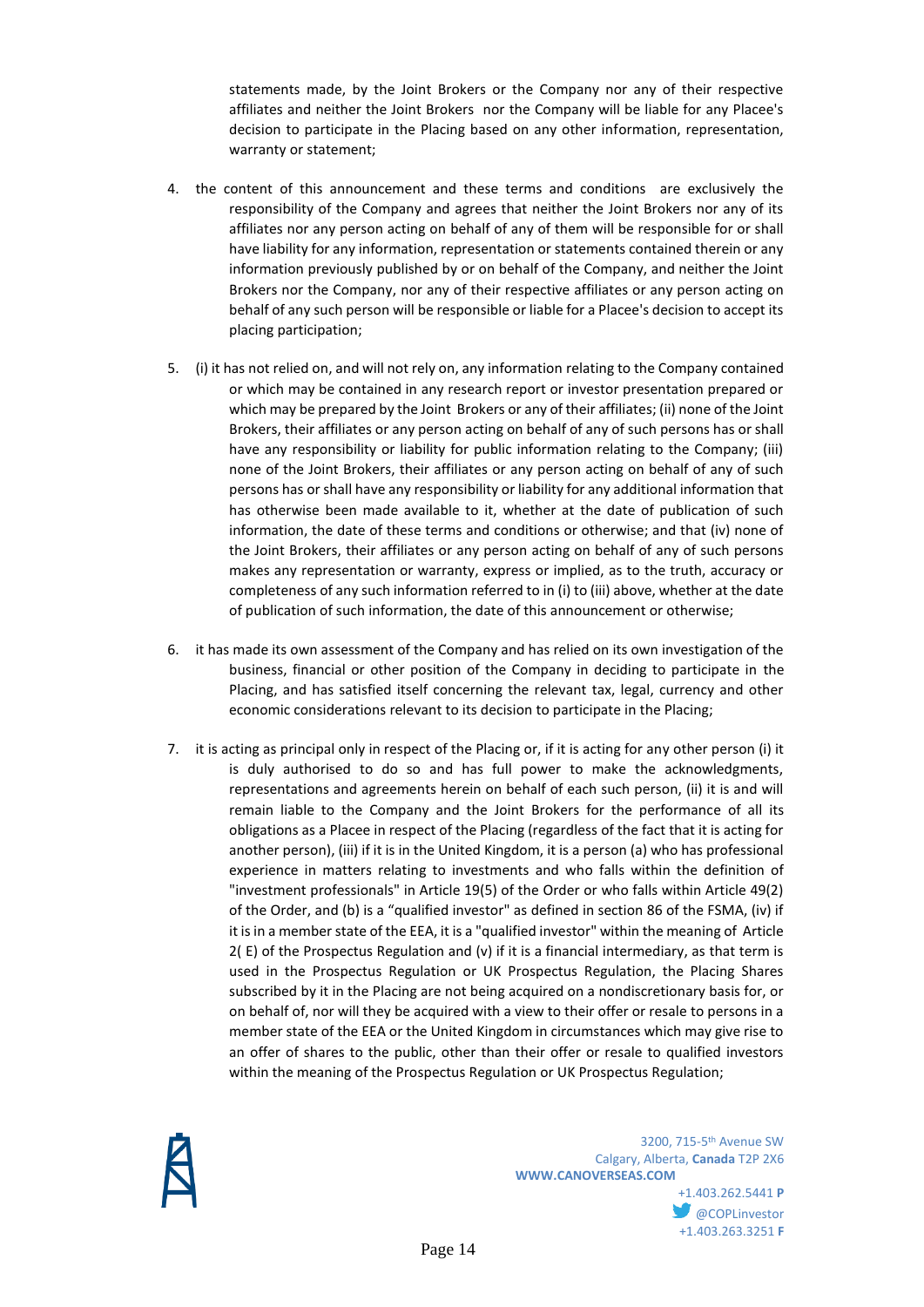- 8. if it has received any confidential price sensitive information about the Company in advance of the Placing, it has not (i) dealt in the securities of the Company; (ii) encouraged or required another person to deal in the securities of the Company; or (iii) disclosed such information to any person, prior to the information being made generally available;
- 9. it has complied with its obligations in connection with money laundering and terrorist financing under the Proceeds of Crime Act 2002, the Terrorism Act 2000, the Terrorism Act 2006, the Criminal Justice (Money Laundering and Terrorism Financing) Act 2010 and the Money Laundering, Terrorist Financing and Transfer of Funds (Information on the Payer) Regulations 2017 and any related or similar rules, regulations or guidelines, issued, administered or enforced by any government agency having jurisdiction in respect thereof (the "**Regulations**") and, if it is making payment on behalf of a third party, it has obtained and recorded satisfactory evidence to verify the identity of the third party as may be required by the Regulations;
- 10. it has only communicated or caused to be communicated and will only communicate or cause to be communicated any invitation or inducement to engage in investment activity (within the meaning of section 21 of FSMA) relating to the Placing Shares in circumstances in which section 21(1) of FSMA does not require approval of the communication by an authorised person;
- 11. it is not acting in concert (within the meaning given in the City Code on Takeovers and Mergers) with any other Placee or any other person in relation to the Company;
- 12. it has complied and will comply with all applicable provisions of the FSMA with respect to anything done by it in relation to the Placing Shares in, from or otherwise involving the United Kingdom;
- 13. it and any person acting on its behalf is entitled to acquire the Placing Shares under the laws of all relevant jurisdictions and that it has all necessary capacity and has obtained all necessary consents and authorities to enable it to commit to this participation in the Placing and to perform its obligations in relation thereto (including, without limitation, in the case of any person on whose behalf it is acting, all necessary consents and authorities to agree to the terms set out or referred to in these terms and conditions);
- 14. unless otherwise agreed by the Company (after agreement with the Joint Brokers), it is not, and at the time the Placing Shares are subscribed for and purchased will not be, subscribing for and on behalf of a resident of the United States, Canada, Australia, Japan, the Republic of South Africa or any other jurisdiction in which such offer, sale, resale or delivery would be unlawful ("**Excluded Territory**") and further acknowledges that the Placing Shares have not been and will not be registered under the securities legislation of any Excluded Territory and, subject to certain exceptions, may not be offered, sold, transferred, delivered or distributed, directly or indirectly, in or into those jurisdictions;
- 15. it does not expect the Joint Brokers to have any duties or responsibilities towards it for providing protections afforded to clients under the rules of the FCA Handbook (the "**Rules**") or advising it with regard to the Placing Shares and that it is not, and will not be, a client of the Joint Brokers as defined by the Rules. Likewise, any payment by it will not be treated as client money governed by the Rules;
- 16. any exercise by a Joint Broker of any right to terminate the Placing Agreement or of other rights or discretions under the Placing Agreement or the Placing shall be within such Joint



**W** @COPLinvestor +1.403.263.3251 **F**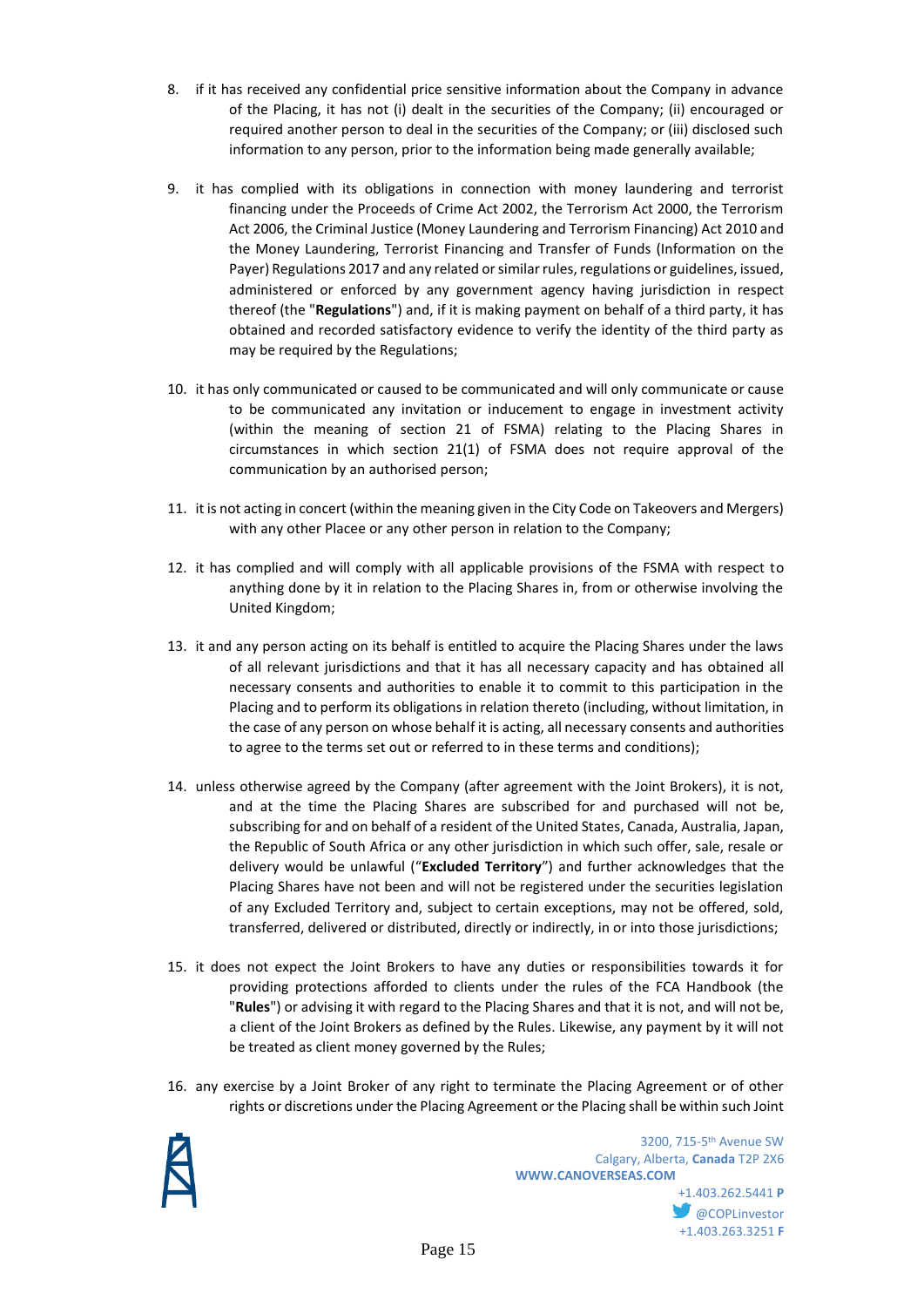Brokers' absolute discretion and that Joint Broker shall not have any liability to it whatsoever in relation to any decision to exercise or not to exercise any such right or the timing thereof;

- 17. neither it, nor the person specified by it for registration as a holder of Placing Shares is, or is acting as nominee(s) or agent(s) for, and that the Placing Shares will not be allotted to, a person/person(s) whose business either is or includes issuing depository receipts or the provision of clearance services and therefore that the issue to the Placee, or the person specified by the Placee for registration as holder, of the Placing Shares will not give rise to a liability under any of sections 67, 70, 93 and 96 of the Finance Act 1986 (depositary receipts and clearance services) and that the Placing Shares are not being acquired in connection with arrangements to issue depository receipts or to issue or transfer Placing Shares into a clearance system;
- 18. the person who it specifies for registration as holder of the Placing Shares will be (i) itself or (ii) its nominee, as the case may be, and acknowledges that the Joint Brokers and the Company will not be responsible for any liability to pay stamp duty or stamp duty reserve tax (together with interest and penalties) resulting from a failure to observe this requirement; and each Placee and any person acting on behalf of such Placee agrees to participate in the Placing on the basis that the Placing Shares will be allotted to a CREST stock account of the Joint Brokers who will hold them as nominee on behalf of the Placee until settlement in accordance with its standing settlement instructions with it;
- 19. where it is acquiring Placing Shares for one or more managed accounts, it is authorised in writing by each managed account to acquire Placing Shares for that managed account;
- 20. if it is a pension fund or investment company, its acquisition of any Placing Shares is in full compliance with applicable laws and regulations;
- 21. it has not offered or sold and will not offer or sell any Placing Shares to persons in the United Kingdom, except to persons whose ordinary activities involve them in acquiring, holding, managing or disposing of investments (as principal or agent) for the purposes of their business or otherwise in circumstances which have not resulted and which will not result in an offer to the public in the United Kingdom within the meaning of section 85(1) of the FSMA;
- 22. it has not offered or sold and will not offer or sell any Placing Shares to persons in any member state of the EEA prior to the Settlement Date except to persons whose ordinary activities involve them acquiring, holding, managing or disposing of investments (as principal or agent) for the purpose of their business or otherwise in circumstances which have not resulted and will not result in an offer to the public in any member state of the EEA within the meaning of the Prospectus Directive;
- 23. participation in the Placing is on the basis that, for the purposes of the Placing, it is not and will not be a client of the Joint Brokers and that the Joint Brokers do not have any duties or responsibilities to it for providing the protections afforded to its clients nor for providing advice in relation to the Placing nor in respect of any representations, warranties, undertakings or indemnities contained in the Placing Agreement or the contents of these terms and conditions;
- 24. to provide the Joint Brokers or the Company (as relevant) with such relevant documents as they may reasonably request to comply with requests or requirements that either they



**W** @COPLinvestor +1.403.263.3251 **F**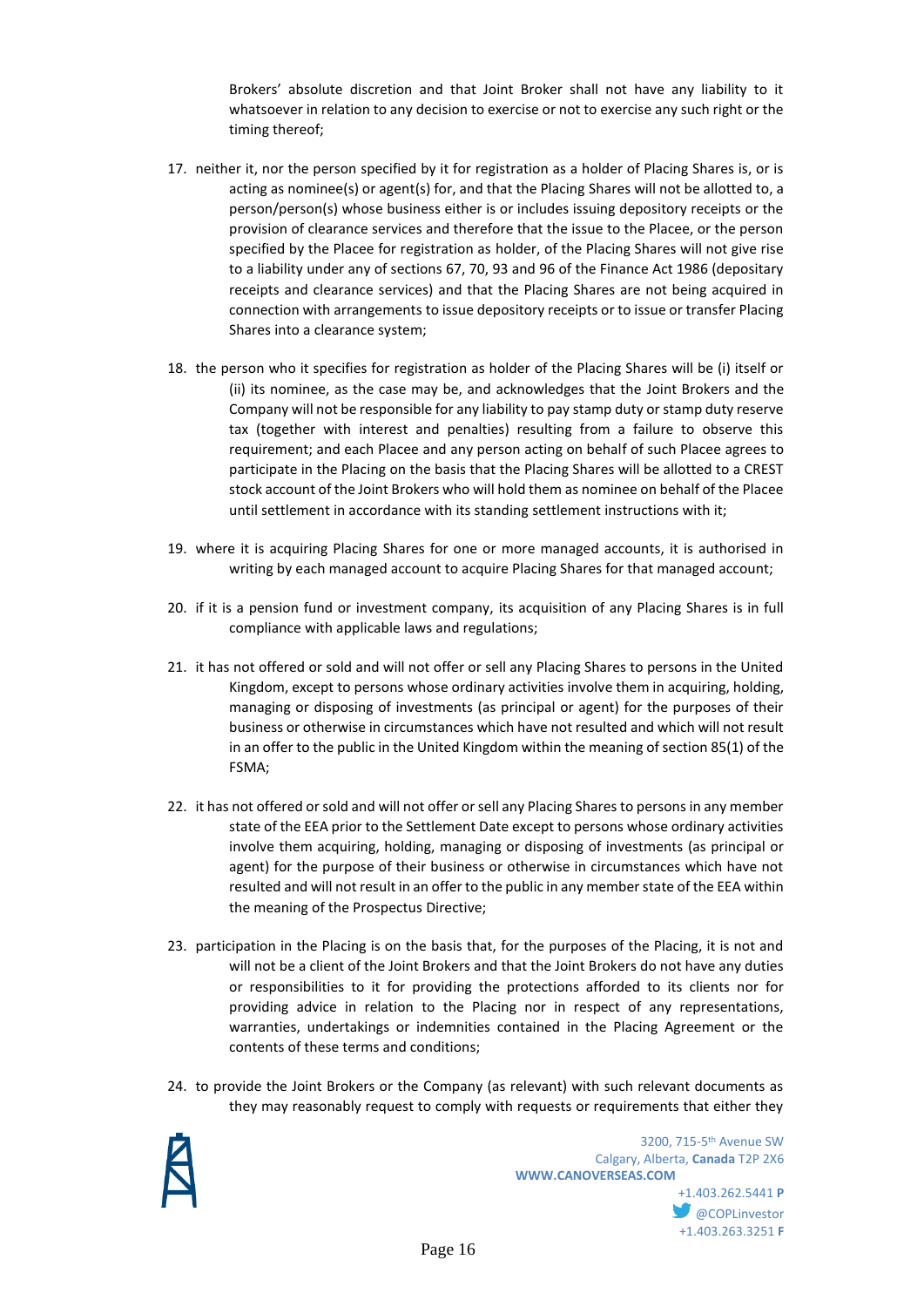or the Company may receive from relevant regulators in relation to the Placing, subject to its legal, regulatory and compliance requirements and restrictions;

- 25. any agreements entered into by it pursuant to these terms and conditions shall be governed by and construed in accordance with the laws of England and Wales and it submits (on its behalf and on behalf of any Placee on whose behalf it is acting) to the exclusive jurisdiction of the English courts as regards any claim, dispute or matter arising out of any such contract, except that enforcement proceedings in respect of the obligation to make payment for the Placing Shares (together with any interest chargeable thereon) may be taken by the Joint Brokers in any jurisdiction in which the relevant Placee is incorporated or in which any of its securities have a quotation on a recognised stock exchange;
- 26. to indemnify on an after-tax basis and hold the Company, the Joint Brokers and any of their affiliates and any person acting on their behalf harmless from any and all losses, claims, damages, liabilities and expenses (including legal fees and expenses) arising out of or in connection with any breach of the representations, warranties, acknowledgments, agreements and undertakings in these terms and conditions and further agrees that the provisions of these terms and conditions shall survive after completion of the Placing;
- 27. in making any decision to subscribe for the Placing Shares, (i) it has knowledge and experience in financial, business and international investment matters as is required to evaluate the merits and risks of acquiring the Placing Shares; (ii) it is experienced in investing in securities of this nature and is aware that it may be required to bear, and is able to bear, the economic risk of, and is able to sustain a complete loss in connection with, the Placing; (iii) it has relied on its own examination, due diligence and analysis of the Company and its affiliates taken as a whole, including the markets in which the Group operates, and the terms of the Placing, including the merits and risks involved; (iv) it has had sufficient time to consider and conduct its own investigation with respect to the offer and purchase of the Placing Shares, including the legal, regulatory, tax, business, currency and other economic and financial considerations relevant to such investment and (v) will not look to the Joint Brokers or any of their respective affiliates or any person acting on their behalf for all or part of any such loss or losses it or they may suffer;
- 28. its commitment to acquire Placing Shares will continue notwithstanding any amendment that may in future be made to the terms and conditions of the Placing, and that Placees will have no right to be consulted or require that their consent be obtained with respect to the Company's or the Joint Brokers' conduct of the Placing; and
- 29. The Joint Brokers and the Company and their respective affiliates and others will rely upon the truth and accuracy of the foregoing representations, warranties, acknowledgments and undertakings which are irrevocable.

Please also note that the agreement to allot and issue Placing Shares to Placees (or the persons for whom Placees are contracting as agent) free of stamp duty and stamp duty reserve tax in the United Kingdom relates only to their allotment and issue to Placees, or such persons as they nominate as their agents, direct from the Company for the Placing Shares in question. Such agreement assumes that such Placing Shares are not being acquired in connection with arrangements to issue depositary receipts or to transfer such Placing Shares into a clearance service. If there were any such arrangements, or the settlement related to other dealing in such Placing Shares, stamp duty or stamp duty reserve tax may

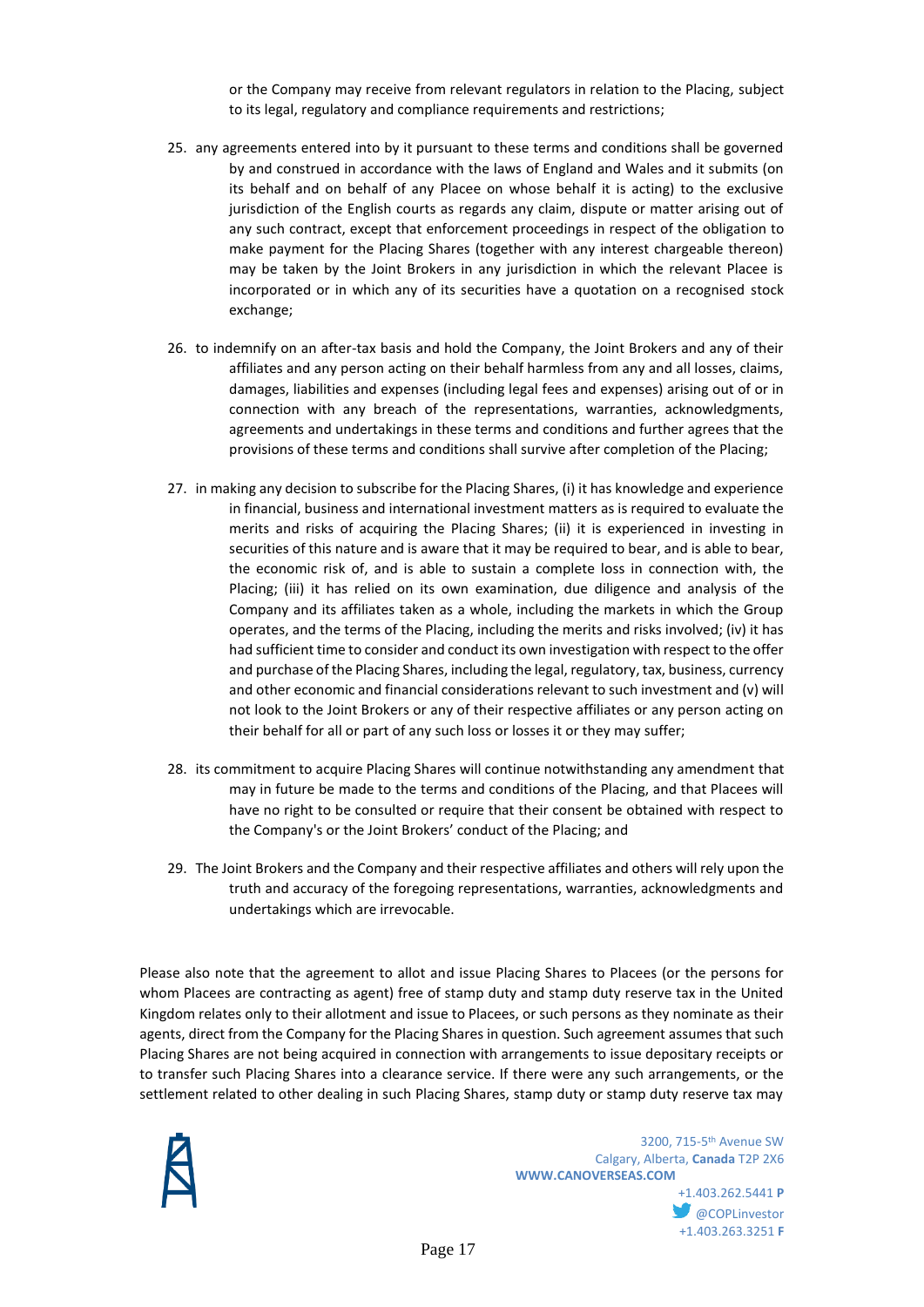be payable, for which none of the Company nor the Joint Brokers would be responsible and Placees shall indemnify the Company, the Joint Brokers on an after-tax basis for any stamp duty or stamp duty reserve tax paid by them in respect of any such arrangements or dealings. Furthermore, each Placee agrees to indemnify on an after-tax basis and hold each of the Joint Brokers and/or the Company and their respective affiliates harmless from any and all interest, fines or penalties in relation to stamp duty, stamp duty reserve tax and all other similar duties or taxes to the extent that such interest, fines or penalties arise from the unreasonable default or delay of that Placee or its agent. If this is the case, it would be sensible for Placees to take their own advice and they should notify the Joint Brokers accordingly. In addition, Placees should note that they will be liable for any capital duty, stamp duty and all other stamp, issue, securities, transfer, registration, documentary or other duties or taxes (including any interest, fines or penalties relating thereto) payable outside the United Kingdom by them or any other person on the acquisition by them of any Placing Shares or the agreement by them to acquire any Placing Shares.

#### **Selling Restrictions**

By participating in the Placing, a Placee (and any person acting on such Placee's behalf) irrevocably acknowledges, confirms, undertakes, represents, warrants and agrees (as the case may be) with each Joint Broker and the Company, the following:

- 1. it is not a person who has a registered address in, or is a resident, citizen or national of, a country or countries, in which it is unlawful to make or accept an offer to subscribe for Placing Shares;
- 2. it has fully observed and will fully observe the applicable laws of any relevant territory, including complying with the selling restrictions set out herein and obtaining any requisite governmental or other consents and it has fully observed and will fully observe any other requisite formalities and pay any issue, transfer or other taxes due in such territories;
- 3. if it is in the United Kingdom, it is a person (i) who has professional experience in matters relating to investments and who falls within the definition of "investment professionals" in Article 19(5) of the Order or who falls within Article 49(2) of the Order, and (ii) is a "qualified investor" as defined in section 86 of the FSMA;
- 4. if it is in a member state of the EEA, it is a "qualified investor" within the meaning of Article 5 (1) of the Prospectus Regulation;
- 5. it is a person whose ordinary activities involve it (as principal or agent) in acquiring, holding, managing or disposing of investments for the purpose of its business and it undertakes that it will (as principal or agent) acquire, hold, manage or dispose of any Placing Shares that are allocated to it for the purposes of its business;
- 6. it is and, at the time the Placing Shares are acquired, will be outside the United States, purchasing in an offshore transaction pursuant to Regulation S;
- 7. none of the Placing Shares have been or will be registered under the Securities Act or with any securities regulatory authority of any state or other jurisdiction of the United States;
- 8. none of the Placing Shares may be offered, sold, taken up or delivered directly or indirectly, in whole or in part, into or within the United States except pursuant to an exemption from, or in a transaction not subject to, the registration requirements of the Securities Act and in compliance with any applicable securities laws of any state or other jurisdiction of the United



**W** @COPLinvestor +1.403.263.3251 **F**